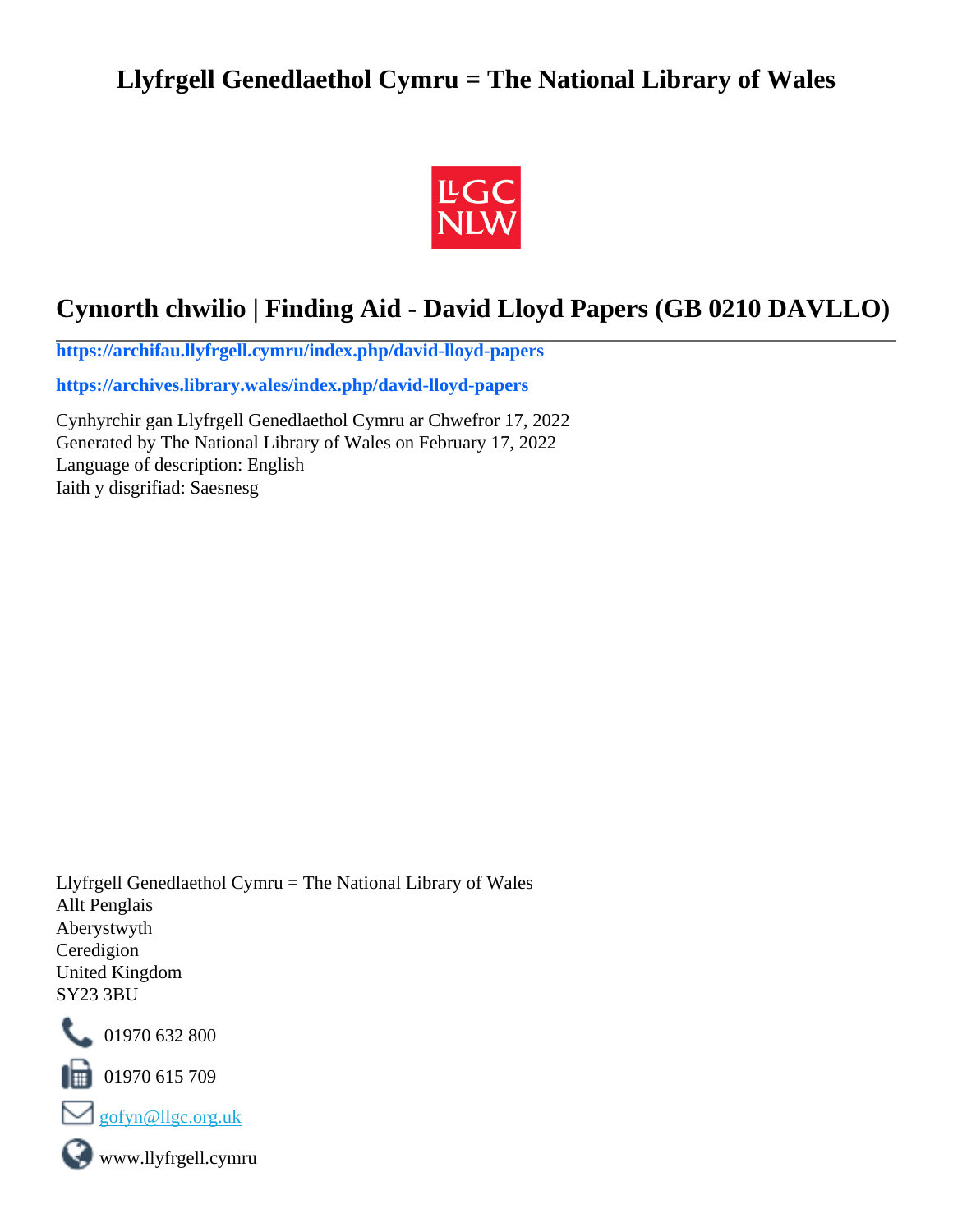# **Tabl cynnwys | Table of contents**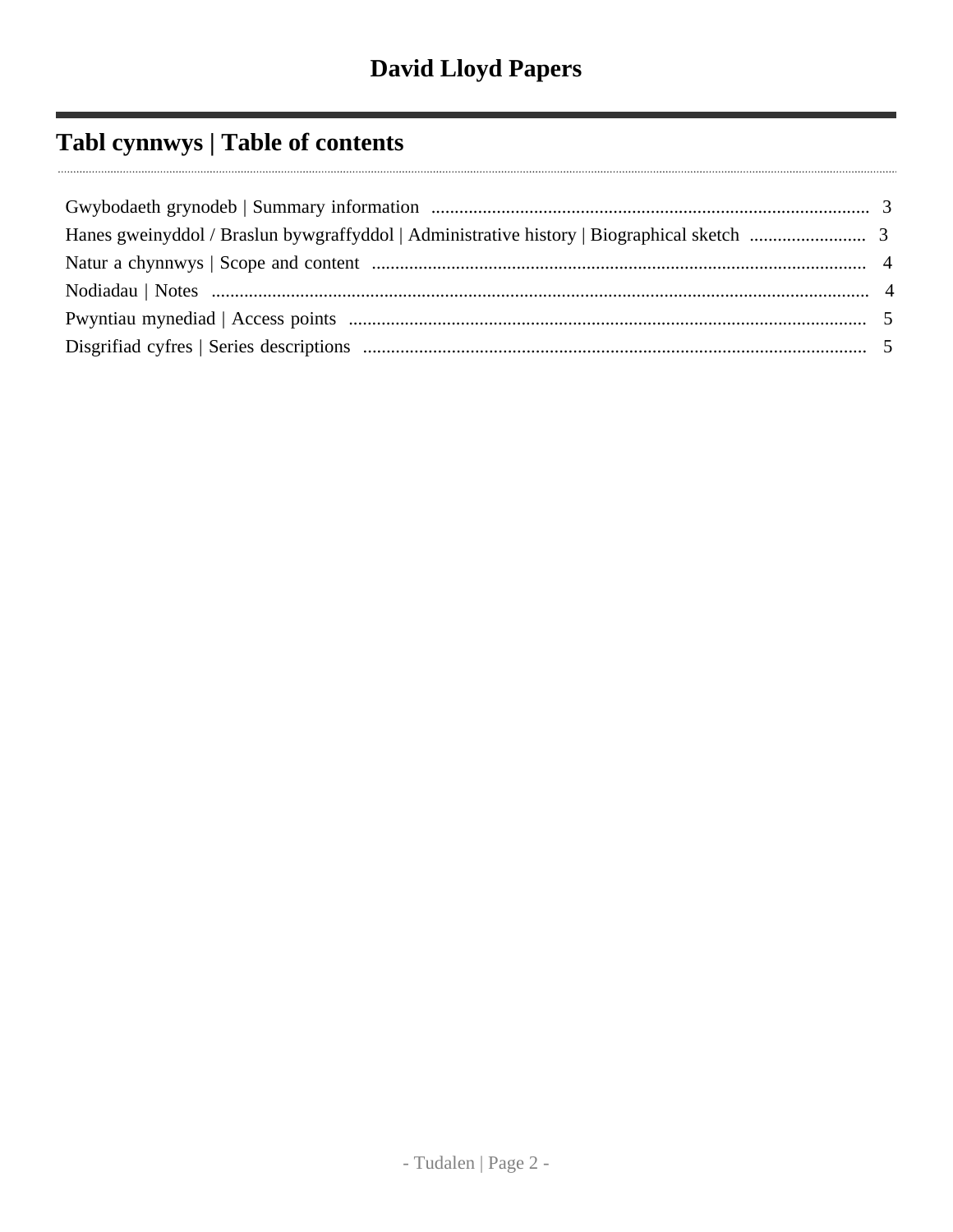## <span id="page-2-0"></span>**Crynodeb o wybodaeth | Summary of information**

| <b>Lleoliad   Repository:</b>                                                       | Llyfrgell Genedlaethol Cymru $=$ The National Library of Wales              |
|-------------------------------------------------------------------------------------|-----------------------------------------------------------------------------|
| <b>Teitl   Title:</b>                                                               | David Lloyd Papers                                                          |
| Cod cyfeirnod  <br><b>Reference code:</b>                                           | GB 0210 DAVLLO                                                              |
| Virtua system control<br>number [alternative]:                                      | vtls004185635                                                               |
| <b>GEAC</b> system control<br>number [alternative]:                                 | (WIAbNL)0000185635                                                          |
| <b>Dyddiad</b>   Date:                                                              | 1893-1997 (accumulated [c. 1925]-1997) (dyddiad creu   date of<br>creation) |
| Disgrifiad ffisegol  <br><b>Physical description:</b>                               | 0.13 cubic metres (10 boxes)                                                |
| <b>Iaith   Language:</b>                                                            | English                                                                     |
| <b>Iaith   Language:</b>                                                            | Welsh                                                                       |
| Dyddiadau creu,<br>golygu a dileu   Dates<br>of creation, revision<br>and deletion: | December 2001.                                                              |

# <span id="page-2-1"></span>**Hanes gweinyddol / Braslun bywgraffyddol | Administrative history | Biographical sketch**

#### **Nodyn | Note**

David Lloyd, the Welsh tenor, performed in opera and appeared at music festivals and concerts of choral societies in Europe, the USA and Canada and throughout the British Isles. He gave radio broadcasts for the BBC and also appeared on BBC and ITV television. He was an excellent exponent of Mozart and Verdi but is best remembered by most Welshmen for his rendering of the songs and hymns of Wales. Recordings of his singing have been released by the Columbia, Decca, Delyse, Qualitone and Sain recording companies.

Born in Berthengam, Flintshire, 6 April 1912, the son of a coal miner and one of seven children, David George Lloyd was a product of the eisteddfod system. He left school at the age of fourteen and became an apprentice carpenter. Between the age of eighteen and twenty-one he sang at local eisteddfodau and acquired a reputation as a concert artist. In 1933 he entered the Guildhall School of Music, having won the Sam Heilbut Major Scholarship to study singing under Walter Hyde. Whilst at the Guildhall he won a number of prestigious prizes, namely the Catherine Howard Prize in 1934, the Gold Medal in 1937 and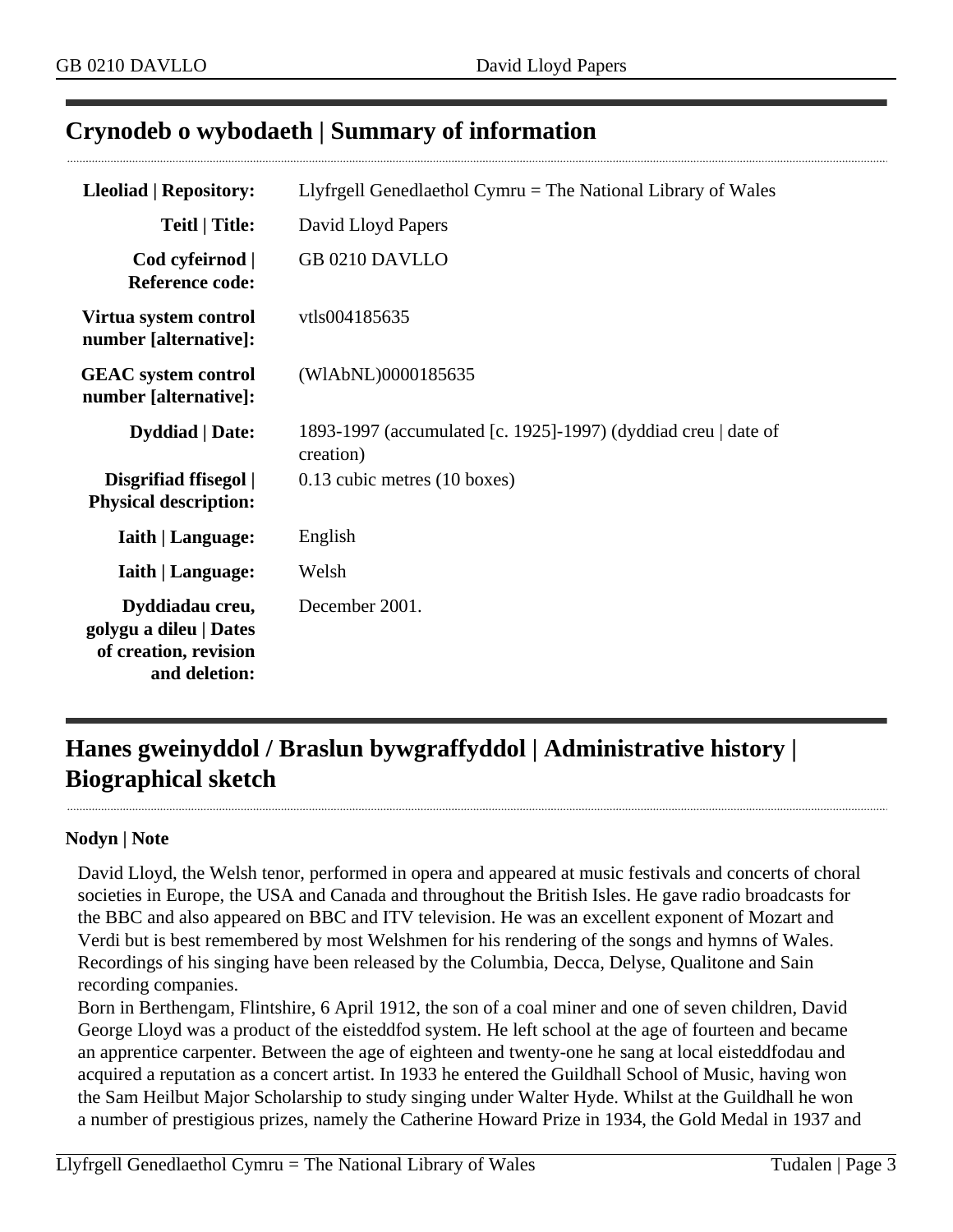the Knill Challenge Cup and Silver Medal and the Worshipful Company of Musicians' Silver Medal in 1938.

He joined the Glyndebourne Opera Company in 1938 as principal tenor under the baton of Fritz Busch, making an immediate impression as Macduff in Verdi's Macbeth. In the same year he was principal tenor at a Mozart festival in Belgium and Verdi festivals in Denmark and Sweden. He was principal tenor at Sadler's Wells when the Second World War broke out in 1939. After serving for five years in the Welsh Guards, he resumed his career in 1946 as principal tenor at the Verdi and Mozart Festival of Holland and also principal tenor at the Verdi Festival of Britain under Sir Thomas Beecham. In June 1954 he met with a serious accident whilst making a programme for the BBC, resulting in the fracture of his spine. Six years elapsed before he started performing again on concert platforms, making his comeback at the Llangollen International Eisteddfod in July 1960.

In 1961 he toured the USA and Canada, giving concerts and conducting Welsh festivals. He adjudicated at the National Eisteddfod at Caernarfon in 1959 and at Swansea in 1964. David Lloyd died on 27 March 1969.

## **Hanes Gwarchodol | Custodial history**

Following the death of David Lloyd in 1969, his records, papers, books, etc., were acquired by his sister, Miss Mona Lloyd. They were passed to his nephew, Mr D. P. Lloyd, following the death of Miss Lloyd in July 2000. The material was sorted by Mr Lloyd prior to their transfer to NLW, and some personal papers were retained.

## <span id="page-3-0"></span>**Natur a chynnwys | Scope and content**

The fonds comprises the personal and professional papers, 1896-1997, of the Welsh tenor David Lloyd, including corresondence, diaries, personalia, contracts, BBC scripts, hymns and songs, concert programmes and items relating to performances at the Glyndebourne Festival, at Copenhagen and in the United States and Canada; together with a group of papers reflecting his student days at the Guildhall School of Music and Drama, London.

## <span id="page-3-1"></span>**Nodiadau | Notes**

## **Nodiadau teitl | Title notes**

## **Ffynhonnell | Immediate source of acquisition**

Donated by Mr D. P. Lloyd, Holywell, nephew of David Lloyd, December 2000.; A2000/93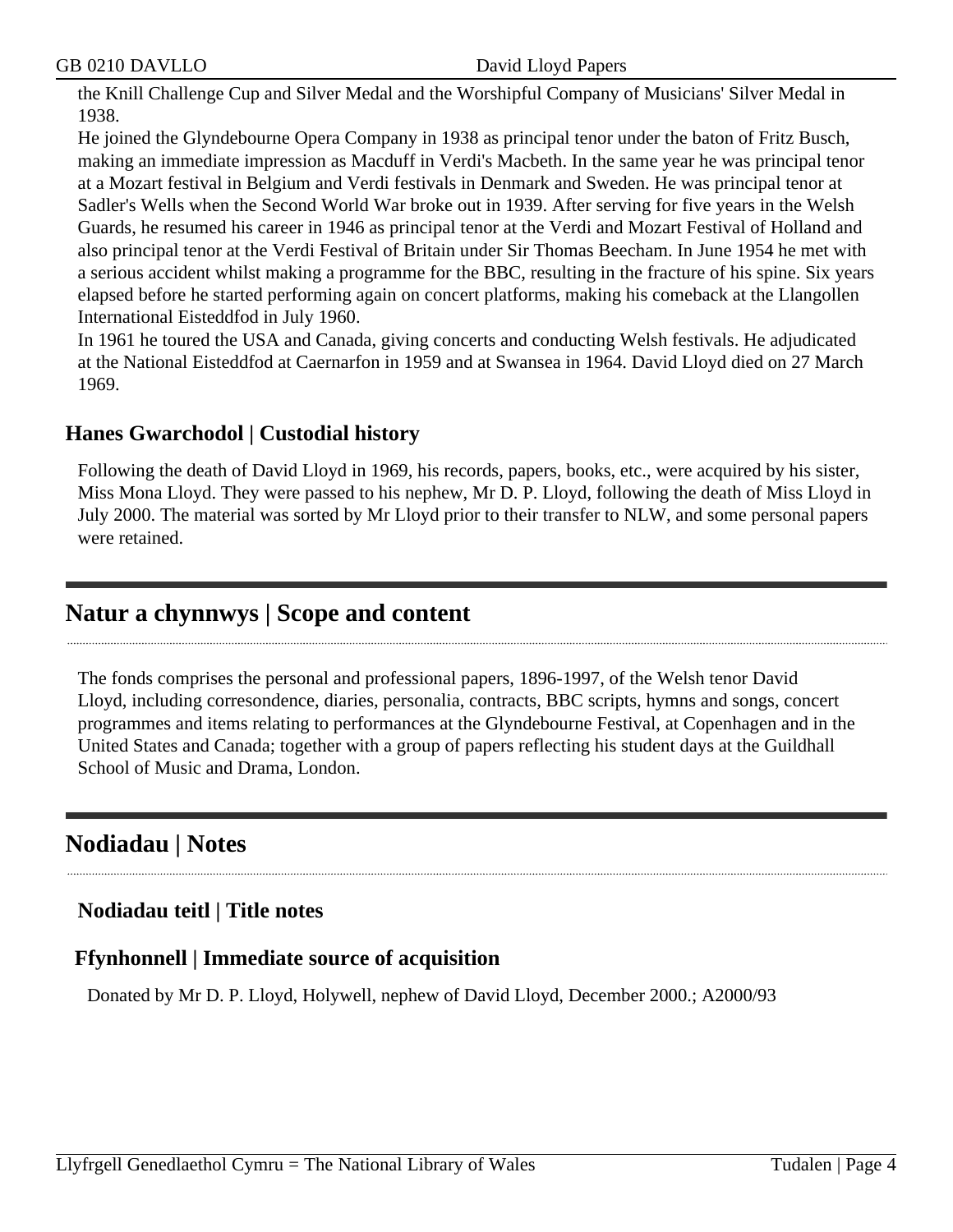## **Trefniant | Arrangement**

Arranged according to provenance into five groups: personal papers, 1938-1969; Guildhall School of Music, 1932-1939; professional papers, 1893-1969; repertoire, 1893-[?1969] and tributes and biographies, 1969-1997.

## **Cyfyngiadau ar fynediad | Restrictions on access**

Readers consulting modern papers in the National Library of Wales are required to sign the 'Modern papers - data protection' form.

## **Amodau rheoli defnydd | Conditions governing use**

Copyright previously owned by David Lloyd belongs to Mr D. P. Lloyd, Holywell, Flintshire, December 2000; otherwise usual copyright laws apply.

## **Disgrifiadau deunydd | Related material**

Records from David Lloyd's collection are in the Sound and Moving Image Collection, printed books in the Department of Printed Books, and a framed photograph in the Department of Pictures and Maps.

## **Ychwanegiadau | Accruals**

Accruals are possible

## **Nodiadau eraill | Other notes**

## <span id="page-4-0"></span>**Pwyntiau mynediad | Access points**

- Lloyd, David, 1912-1969 -- Archives (pwnc) | (subject)
- Tenors (Singers) -- Wales (pwnc) | (subject)

## <span id="page-4-1"></span>**Disgrifiad cyfres | Series descriptions**

## **Is-fonds | Subfonds D vtls004200795 (WlAbNL)0000200795: Personal papers**

Dyddiad | Date: 1938-1969 (dyddiad creu) | (date of creation)

Natur a chynnwys | Scope and content:

The group comprises David Lloyd's personal papers, 1938-1969.

Disgrifiad ffisegol | Physical description: 4 folders, 2 envelopes, 6 vols.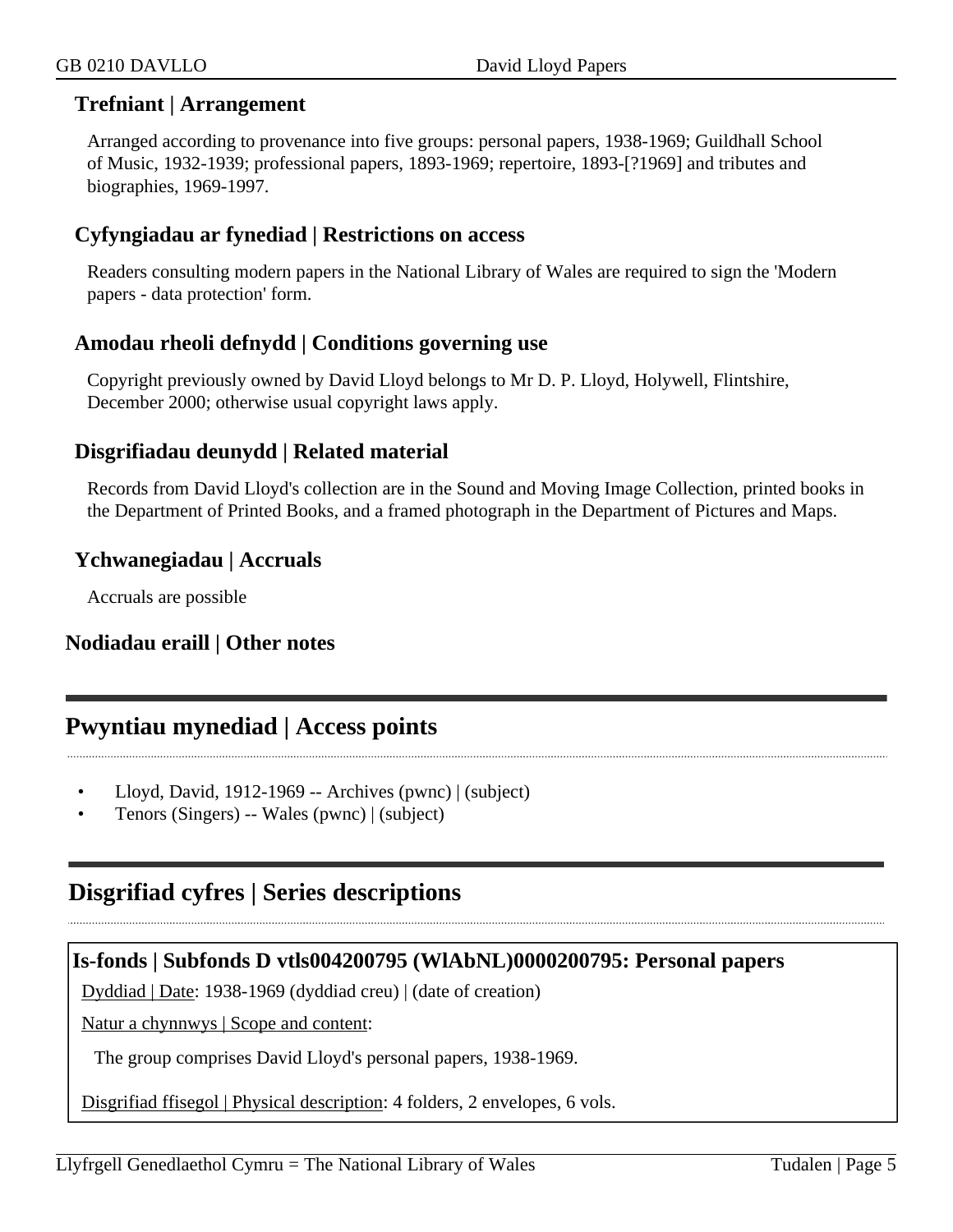Lleoliad ffisegol | Physical location: ARCH/MSS (GB0210)

Nodyn | Note [generalNote]:

Preferred citation: D

Trefniant | Arrangement:

Arranged into three series: correspondence, 1938-1969; diaries, 1959-1969 and passports and military service, 1938-1961.

Disgrifiadau deunydd | Related material:

See series level descriptions.

### **Cyfres | Series D1 vtls004200917 (WlAbNL)0000200917: Correspondence**

Dyddiad | Date: 1938-1969 (dyddiad creu) | (date of creation)

Natur a chynnwys | Scope and content:

The series comprises personal correspondence, 1938-1969, including letters from friends and admirers, many relating to stage and television performances, and letters from David Lloyd to his family.

Disgrifiad ffisegol | Physical description: 3 folders, 2 envelopes

Lleoliad ffisegol | Physical location: ARCH/MSS (GB0210)

Nodyn | Note [generalNote]:

This is a dataguard test

Nodyn | Note [generalNote]:

Preferred citation: D1

Pwyntiau mynediad | Access points:

- Lloyd, David, 1912-1969 -- Correspondence (pwnc) | (subject)
- Lloyd, David, 1912-1969 -- Performances (pwnc) | (subject)

Trefniant | Arrangement:

Arranged chronologically within each file

| <b>FFeil</b> / rhestr eitemau   File / item list |                                       |                   |                                |
|--------------------------------------------------|---------------------------------------|-------------------|--------------------------------|
| Cod cyfeirnod                                    | Teitl   Title                         | Dyddiadau   Dates | Disgrifiad ffisegol   Physical |
| Reference code                                   |                                       |                   | description                    |
| D1/1                                             | <b>File - Letters from admirers</b>   | 1939-1969         | 1 folder (84 items)            |
| vtls004200939                                    |                                       |                   |                                |
| (WIAbNL)0000200989                               |                                       |                   |                                |
|                                                  | Natur a chynnwys / Scope and content: |                   |                                |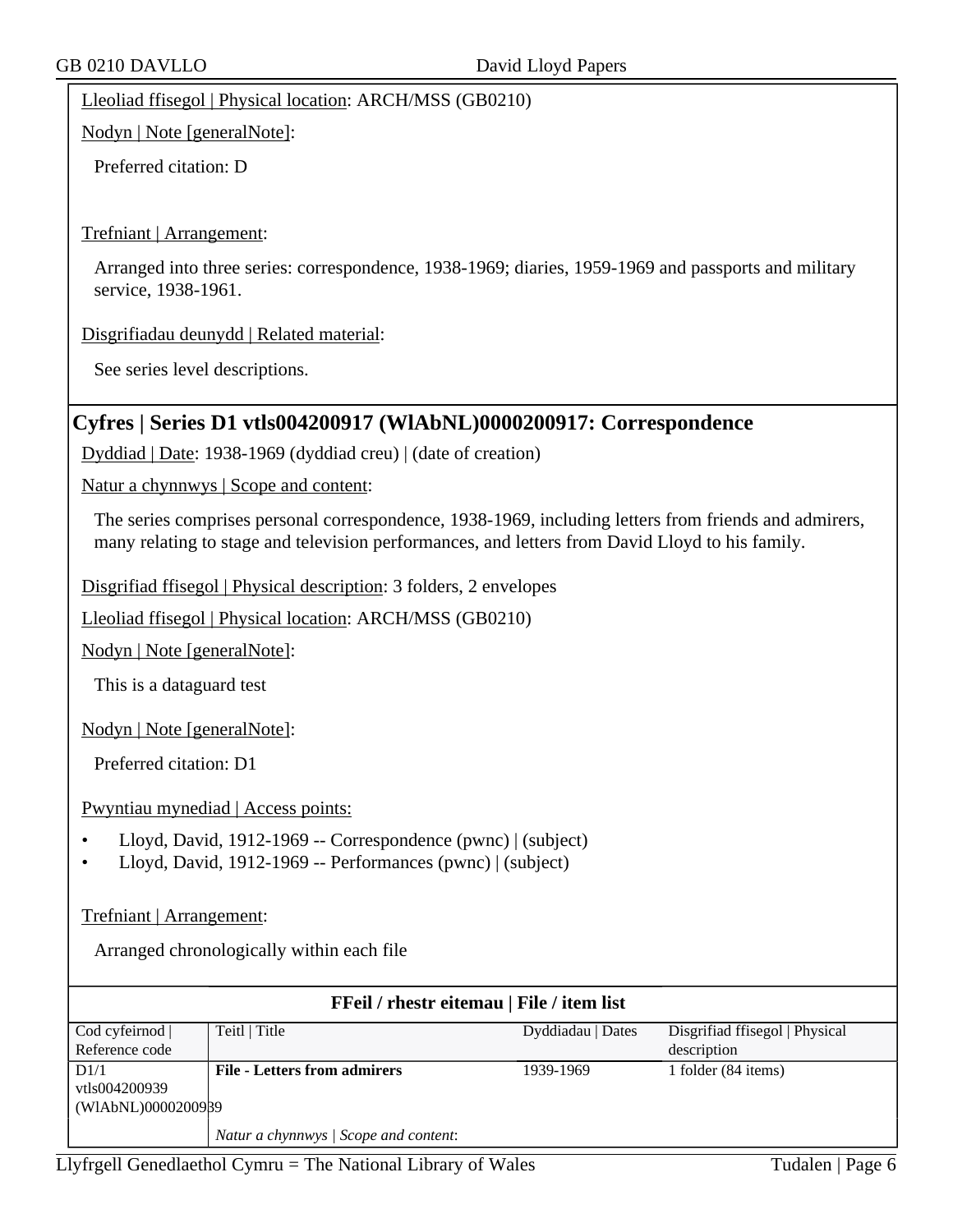|                                     | The file comprises letters to David Lloyd from friends and admirers, 1939-1969, relating mainly to<br>performances, his health, litigation against the BBC and an occasional letter relating to professional<br>engagements. |                         |                       |
|-------------------------------------|------------------------------------------------------------------------------------------------------------------------------------------------------------------------------------------------------------------------------|-------------------------|-----------------------|
|                                     | Nodyn   Note [generalNote]:                                                                                                                                                                                                  |                         |                       |
|                                     | Preferred citation: D1/1                                                                                                                                                                                                     |                         |                       |
|                                     | Lleoliad ffisegol   Physical location:                                                                                                                                                                                       |                         |                       |
|                                     | ARCH/MSS (GB0210)                                                                                                                                                                                                            |                         |                       |
| D1/2                                | <b>File - TWW letters</b>                                                                                                                                                                                                    | 1960                    | 1 folder (79 items)   |
| vtls004200967<br>(WIAbNL)0000200967 |                                                                                                                                                                                                                              |                         |                       |
|                                     | Natur a chynnwys / Scope and content:                                                                                                                                                                                        |                         |                       |
|                                     | The file comprises a group of letters, marked 'T. W. W.' (Television Wales and the West), from admirers<br>in response to David Lloyd's appearance on the programme 'Hoff Alawon', 12 January 1960.                          |                         |                       |
|                                     | Nodyn   Note [generalNote]:                                                                                                                                                                                                  |                         |                       |
|                                     | Preferred citation: D1/2                                                                                                                                                                                                     |                         |                       |
|                                     | Lleoliad ffisegol   Physical location:                                                                                                                                                                                       |                         |                       |
|                                     | ARCH/MSS (GB0210)                                                                                                                                                                                                            |                         |                       |
| D1/3                                | File - Overseas letters to David Lloyd                                                                                                                                                                                       | 1960-1966               | 1 envelope (11 items) |
| vtls004201088<br>(WIAbNL)0000201088 |                                                                                                                                                                                                                              |                         |                       |
|                                     | Natur a chynnwys / Scope and content:                                                                                                                                                                                        |                         |                       |
|                                     | The file comprises a small group of letters, 1960-1966, from friends and acquaintances relating to David<br>Lloyd's visit to the USA and Canada in 1961.                                                                     |                         |                       |
|                                     | Nodyn   Note [generalNote]:                                                                                                                                                                                                  |                         |                       |
|                                     | Preferred citation: D1/3                                                                                                                                                                                                     |                         |                       |
|                                     | Lleoliad ffisegol   Physical location:                                                                                                                                                                                       |                         |                       |
|                                     | ARCH/MSS (GB0210)                                                                                                                                                                                                            |                         |                       |
| D1/4<br>vtls004201097               | File - Miscellaneous letters to David Lloyd                                                                                                                                                                                  | 1938-1943,<br>1961-1965 | 1 envelope (14 items) |
| (WIAbNL)0000201097                  |                                                                                                                                                                                                                              |                         |                       |
|                                     | Crëwr   Creator:                                                                                                                                                                                                             |                         |                       |
|                                     | Cledwyn of Penrhos, Cledwyn Hughes, Baron, 1916-2001                                                                                                                                                                         |                         |                       |
|                                     | Natur a chynnwys / Scope and content:                                                                                                                                                                                        |                         |                       |
|                                     | The file includes seven letters, 1938-1939, from Walter Hyde, a letter, 1943, from Lord Mostyn and a<br>letter, 1961, from Cledwyn Hughes (later Lord Cledwyn of Penrhos).                                                   |                         |                       |
|                                     | Nodyn   Note [generalNote]:                                                                                                                                                                                                  |                         |                       |
|                                     | Preferred citation: D1/4                                                                                                                                                                                                     |                         |                       |
|                                     | Lleoliad ffisegol   Physical location:                                                                                                                                                                                       |                         |                       |
|                                     | ARCH/MSS (GB0210)                                                                                                                                                                                                            |                         |                       |
| D1/5                                | <b>File - Letters from David Lloyd</b>                                                                                                                                                                                       | 1938-1939, 1961         | 1 folder (5 items)    |
| vtls004201099<br>(WIAbNL)0000201099 |                                                                                                                                                                                                                              |                         |                       |
|                                     | Natur a chynnwys / Scope and content:                                                                                                                                                                                        |                         |                       |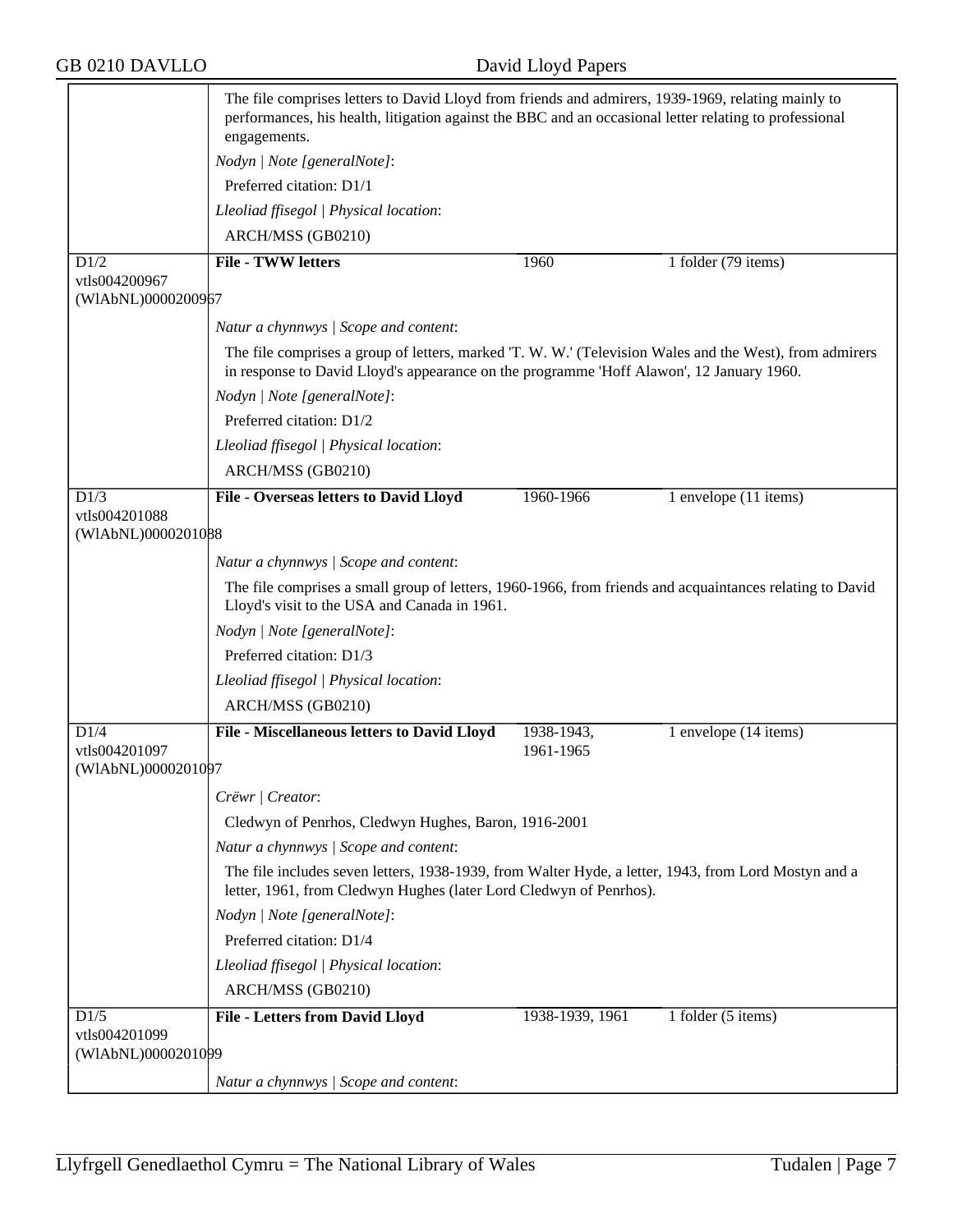The file comprises David Lloyd's letters to his family, written during his visit to Copenhagen in 1938, to Stockholm and Brussels in 1939 and to the USA in 1961. The letters contain references to his performances. *Nodyn | Note [generalNote]*: Preferred citation: D1/5 *Lleoliad ffisegol | Physical location*: ARCH/MSS (GB0210)

## **Cyfres | Series D2 vtls004201115 (WlAbNL)0000201115: Diaries**

Dyddiad | Date: 1959-1969 (dyddiad creu) | (date of creation)

Natur a chynnwys | Scope and content:

The series comprises five diaries kept by David Lloyd during his hospital stays in 1959 and 1969 and a journal kept during his visit to the USA and Canada in 1961.

Disgrifiad ffisegol | Physical description: 6 vols.

Lleoliad ffisegol | Physical location: ARCH/MSS (GB0210)

Iaith y deunydd | Language of the material:

English

Nodyn | Note [generalNote]:

Preferred citation: D2

Pwyntiau mynediad | Access points:

• Lloyd, David, 1912-1969 -- Diaries HS (pwnc) | (subject)

#### Trefniant | Arrangement:

Arrangement: original order

| FFeil / rhestr eitemau   File / item list |                                                                                                                                                                                                                                                               |                   |                                |
|-------------------------------------------|---------------------------------------------------------------------------------------------------------------------------------------------------------------------------------------------------------------------------------------------------------------|-------------------|--------------------------------|
| Cod cyfeirnod                             | Teitl   Title                                                                                                                                                                                                                                                 | Dyddiadau   Dates | Disgrifiad ffisegol   Physical |
| Reference code                            |                                                                                                                                                                                                                                                               |                   | description                    |
| D2/1                                      | <b>File - Hospital diaries</b>                                                                                                                                                                                                                                | 1959, 1969        | 5 vols. (4.5 cm.)              |
| vtls004201116                             |                                                                                                                                                                                                                                                               |                   |                                |
| (WIAbNL)00002011 16                       |                                                                                                                                                                                                                                                               |                   |                                |
|                                           | Natur a chynnwys   Scope and content:                                                                                                                                                                                                                         |                   |                                |
|                                           | The file comprises four diaries, 1959, which David Lloyd kept during his stay at the Northern Hospital,<br>Liverpool, where he received treatment to his spine, and another diary kept during further treatment at<br>hospitals in Rhyl and Abergele in 1969. |                   |                                |
|                                           | Nodyn / Note [generalNote]:                                                                                                                                                                                                                                   |                   |                                |
|                                           | Preferred citation: D2/1                                                                                                                                                                                                                                      |                   |                                |
|                                           | Lleoliad ffisegol   Physical location:                                                                                                                                                                                                                        |                   |                                |
|                                           | ARCH/MSS (GB0210)                                                                                                                                                                                                                                             |                   |                                |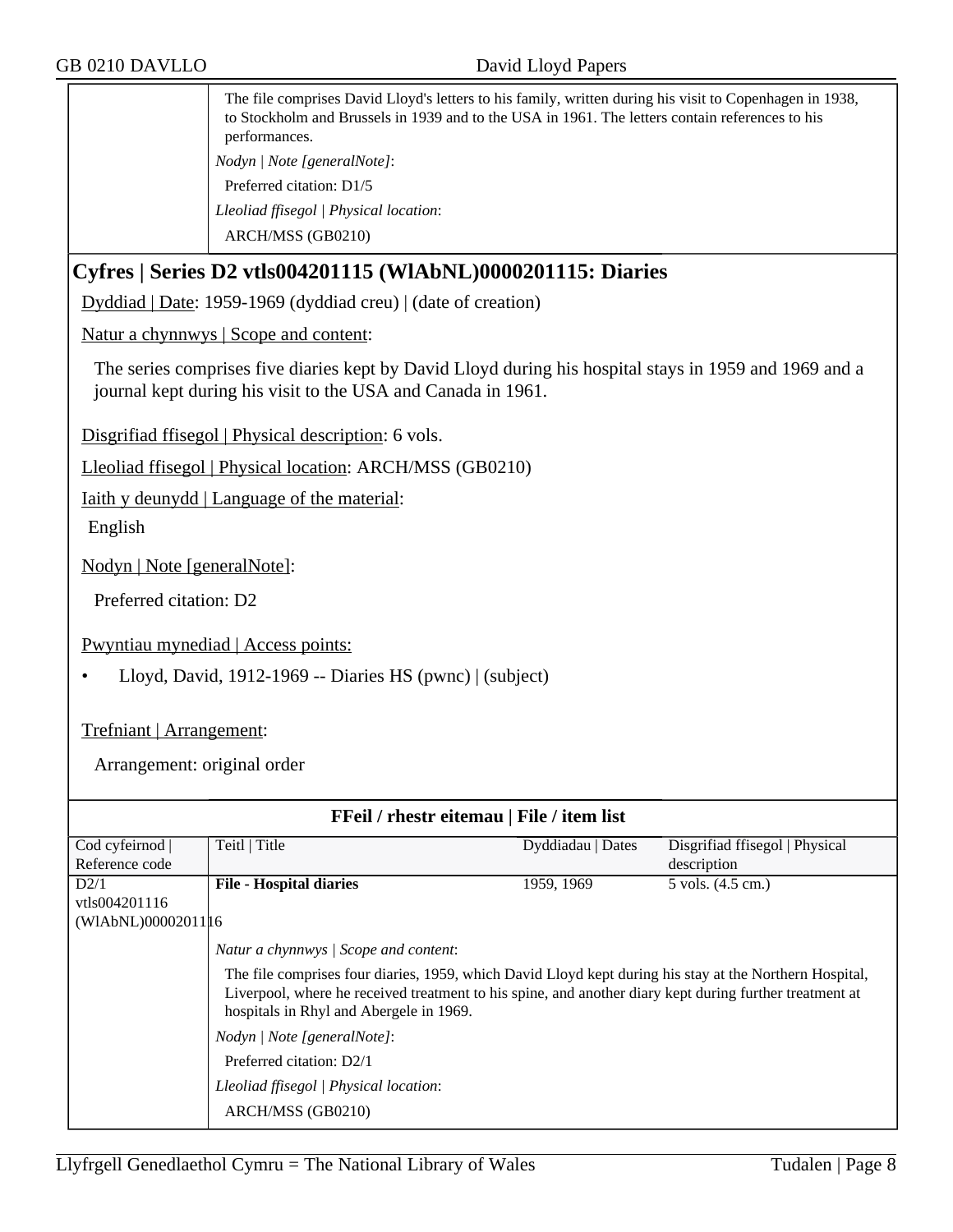| <b>GB 0210 DAVLLO</b>               | David Lloyd Papers                                                                                                                               |                   |                                               |  |
|-------------------------------------|--------------------------------------------------------------------------------------------------------------------------------------------------|-------------------|-----------------------------------------------|--|
| D2/2<br>vtls004201123               | File - USA and Canada journals                                                                                                                   | 1961              | $1$ vol. $(0.5$ cm. of text)                  |  |
| (WIAbNL)0000201123                  |                                                                                                                                                  |                   |                                               |  |
|                                     | Natur a chynnwys / Scope and content:                                                                                                            |                   |                                               |  |
|                                     | The file consists of a journal kept by David Lloyd, 19 August-10 November 1961, giving a detailed<br>account of his visit to the USA and Canada. |                   |                                               |  |
|                                     | Nodyn   Note [generalNote]:                                                                                                                      |                   |                                               |  |
|                                     | Preferred citation: D2/2                                                                                                                         |                   |                                               |  |
|                                     | Lleoliad ffisegol   Physical location:                                                                                                           |                   |                                               |  |
|                                     | ARCH/MSS (GB0210)                                                                                                                                |                   |                                               |  |
|                                     | Cyfres   Series D3 vtls004201134 (WIAbNL)0000201134: Passports and military service                                                              |                   |                                               |  |
|                                     | Dyddiad   Date: 1938-1961 (dyddiad creu)   (date of creation)                                                                                    |                   |                                               |  |
|                                     | Natur a chynnwys   Scope and content:                                                                                                            |                   |                                               |  |
|                                     | The series mainly comprises passports, 1938-1961, and papers, 1940-1945, relating to David Lloyd's<br>military service in the Welsh Guards.      |                   |                                               |  |
|                                     | Disgrifiad ffisegol   Physical description: 1 folder                                                                                             |                   |                                               |  |
|                                     | Lleoliad ffisegol   Physical location: ARCH/MSS (GB0210)                                                                                         |                   |                                               |  |
|                                     | <u>Iaith y deunydd</u>   Language of the material:                                                                                               |                   |                                               |  |
| English                             |                                                                                                                                                  |                   |                                               |  |
| Nodyn   Note [generalNote]:         |                                                                                                                                                  |                   |                                               |  |
| Preferred citation: D3              |                                                                                                                                                  |                   |                                               |  |
| Trefniant   Arrangement:            |                                                                                                                                                  |                   |                                               |  |
|                                     |                                                                                                                                                  |                   |                                               |  |
| Arranged according to subject       |                                                                                                                                                  |                   |                                               |  |
|                                     | FFeil / rhestr eitemau   File / item list                                                                                                        |                   |                                               |  |
| Cod cyfeirnod  <br>Reference code   | Teitl   Title                                                                                                                                    | Dyddiadau   Dates | Disgrifiad ffisegol   Physical<br>description |  |
| D3/1                                | <b>File - Passports</b>                                                                                                                          | 1938, 1950, 1961  | 1 envelope (3 items)                          |  |
| vtls004201137<br>(WIAbNL)0000201187 |                                                                                                                                                  |                   |                                               |  |
|                                     | Nodyn   Note [generalNote]:                                                                                                                      |                   |                                               |  |
|                                     | Preferred citation: D3/1                                                                                                                         |                   |                                               |  |
|                                     | Lleoliad ffisegol   Physical location:                                                                                                           |                   |                                               |  |
|                                     | ARCH/MSS (GB0210)                                                                                                                                |                   |                                               |  |
| D3/2                                | <b>File - Welsh Guards</b>                                                                                                                       | 1940-1945         | 1 envelope (16 items)                         |  |
| vtls004201155<br>(WIAbNL)0000201155 |                                                                                                                                                  |                   |                                               |  |
|                                     | Crëwr   Creator:                                                                                                                                 |                   |                                               |  |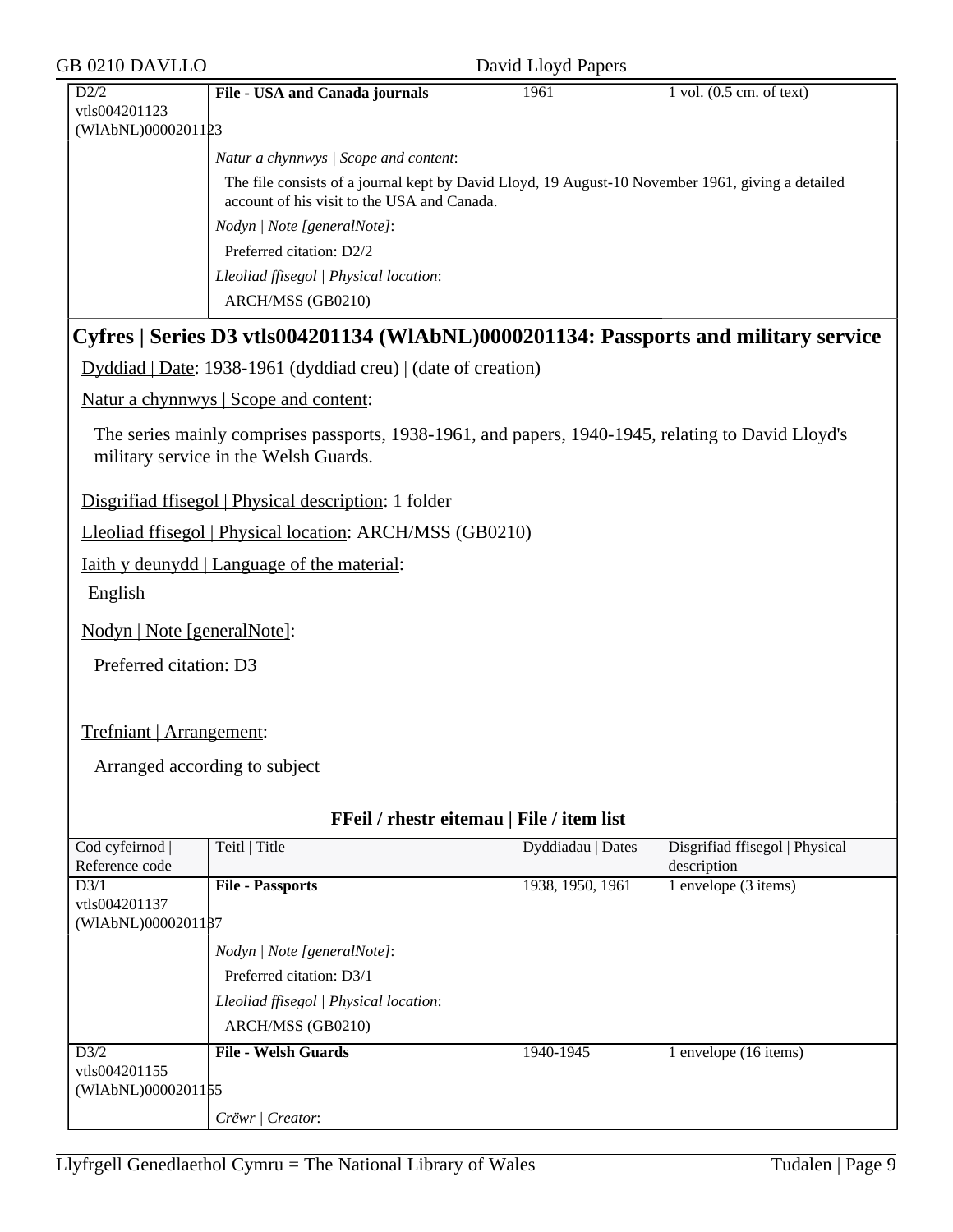Great Britain. Army. Welsh Guards. *Natur a chynnwys | Scope and content*:

The file comprises papers relating to David Lloyd's service with the Welsh Guards, 1940-1945, and include a soldier's service and pay book, an identity card and a Christmas card from David Lloyd to his family, 1941.

*Nodyn | Note [generalNote]*:

Preferred citation: D3/2

*Lleoliad ffisegol | Physical location*:

ARCH/MSS (GB0210)

## **Is-fonds | Subfonds L vtls004201863 (WlAbNL)0000201863: Guildhall School of Music and Drama**

Crëwr | Creator: Guildhall School of Music and Drama (London, England)

Dyddiad | Date: 1932-1939 (dyddiad creu) | (date of creation)

Natur a chynnwys | Scope and content:

The group comprises papers, 1932-1939, relating to David Lloyd's period of study at the Guildhall School of Music and Drama.

Disgrifiad ffisegol | Physical description: 2 folders, 3 envelopes, 2 framed items

Lleoliad ffisegol | Physical location: ARCH/MSS (GB0210)

Iaith y deunydd | Language of the material:

English

Nodyn | Note [generalNote]:

Preferred citation: L

Trefniant | Arrangement:

Arranged into five series: correspondence, 1935-1937; progress reports, 1934-1939; certificates, 1934-1938; lecture notes, 1934 and printed ephemera, 1934-1938.

Disgrifiadau deunydd | Related material:

Related press cuttings are in P10/2.

## **Cyfres | Series L1 vtls004201868 (WlAbNL)0000201868: Correspondence**

Dyddiad | Date: 1935-1937 (dyddiad creu) | (date of creation)

Natur a chynnwys | Scope and content:

The series comprises correspondence, 1935-1937, between David Lloyd and the Director of Education, Flintshire County Council, relating to the renewal of his scholarship to the Guildhall School of Music and Drama.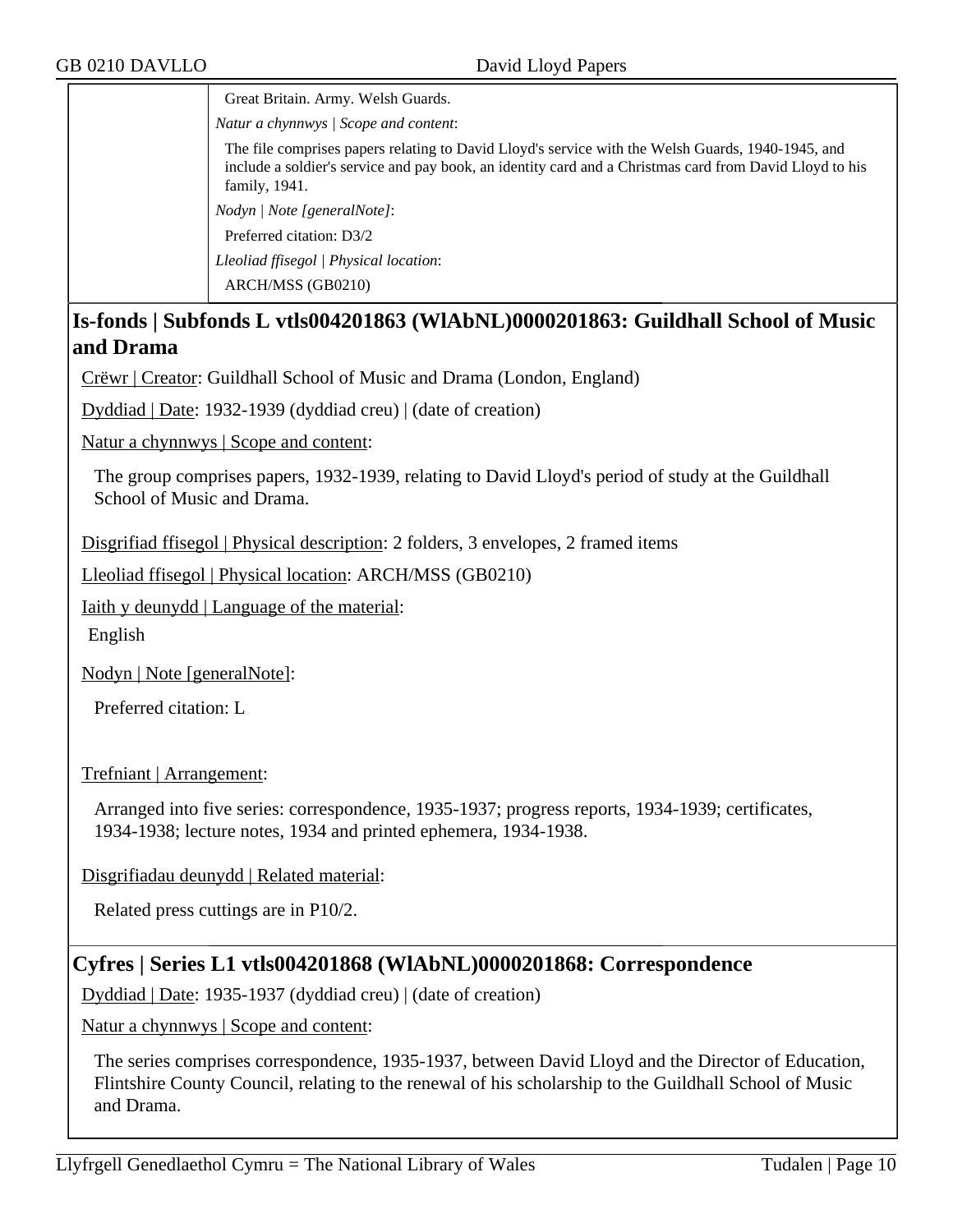Disgrifiad ffisegol | Physical description: 1 envelope

Lleoliad ffisegol | Physical location: ARCH/MSS (GB0210)

Nodyn | Note [generalNote]:

Preferred citation: L1

#### Trefniant | Arrangement:

Arranged chronologically

| FFeil / rhestr eitemau   File / item list                                                                                                                                                                                                                                                                                                            |                                                                   |                   |                                               |  |  |
|------------------------------------------------------------------------------------------------------------------------------------------------------------------------------------------------------------------------------------------------------------------------------------------------------------------------------------------------------|-------------------------------------------------------------------|-------------------|-----------------------------------------------|--|--|
| Cod cyfeirnod<br>Reference code                                                                                                                                                                                                                                                                                                                      | Teitl   Title                                                     | Dyddiadau   Dates | Disgrifiad ffisegol   Physical<br>description |  |  |
| L1/1                                                                                                                                                                                                                                                                                                                                                 | <b>File - Correspondence</b>                                      | 1935-1937         | 4 items                                       |  |  |
| vtls004201870                                                                                                                                                                                                                                                                                                                                        |                                                                   |                   |                                               |  |  |
| (WIAbNL)0000201870                                                                                                                                                                                                                                                                                                                                   |                                                                   |                   |                                               |  |  |
|                                                                                                                                                                                                                                                                                                                                                      | Nodyn   Note [generalNote]:                                       |                   |                                               |  |  |
|                                                                                                                                                                                                                                                                                                                                                      | Preferred citation: L1/1                                          |                   |                                               |  |  |
|                                                                                                                                                                                                                                                                                                                                                      | Lleoliad ffisegol   Physical location:                            |                   |                                               |  |  |
|                                                                                                                                                                                                                                                                                                                                                      | ARCH/MSS (GB0210)                                                 |                   |                                               |  |  |
|                                                                                                                                                                                                                                                                                                                                                      | Cyfres   Series L2 vtls004201899 (WlAbNL)0000201899: Term reports |                   |                                               |  |  |
|                                                                                                                                                                                                                                                                                                                                                      | Crëwr   Creator: Hyde, Walter, 1875-1951                          |                   |                                               |  |  |
|                                                                                                                                                                                                                                                                                                                                                      | Dyddiad   Date: 1934-1939 (dyddiad creu)   (date of creation)     |                   |                                               |  |  |
|                                                                                                                                                                                                                                                                                                                                                      | Natur a chynnwys   Scope and content:                             |                   |                                               |  |  |
| The series consists of term reports, 1934-1939, relating to David Lloyd's progress at the Guildhall<br>School of Music and Drama. These were written and signed by his tutors and include a number of<br>reports in the hand of Professor Walter Hyde under whom he studied singing. Two cards noting<br>examination marks, 1934, are also included. |                                                                   |                   |                                               |  |  |
|                                                                                                                                                                                                                                                                                                                                                      | Disgrifiad ffisegol   Physical description: 1 envelope            |                   |                                               |  |  |
|                                                                                                                                                                                                                                                                                                                                                      | Lleoliad ffisegol   Physical location: ARCH/MSS (GB0210)          |                   |                                               |  |  |
| Nodyn   Note [generalNote]:                                                                                                                                                                                                                                                                                                                          |                                                                   |                   |                                               |  |  |
| Preferred citation: L2                                                                                                                                                                                                                                                                                                                               |                                                                   |                   |                                               |  |  |
|                                                                                                                                                                                                                                                                                                                                                      |                                                                   |                   |                                               |  |  |
|                                                                                                                                                                                                                                                                                                                                                      | Trefniant   Arrangement:                                          |                   |                                               |  |  |
|                                                                                                                                                                                                                                                                                                                                                      | Arranged chronologically                                          |                   |                                               |  |  |
|                                                                                                                                                                                                                                                                                                                                                      | FFeil / rhestr eitemau   File / item list                         |                   |                                               |  |  |
| Cod cyfeirnod<br>Reference code                                                                                                                                                                                                                                                                                                                      | Teitl   Title                                                     | Dyddiadau   Dates | Disgrifiad ffisegol   Physical<br>description |  |  |

Llyfrgell Genedlaethol Cymru = The National Library of Wales Tudalen | Page 11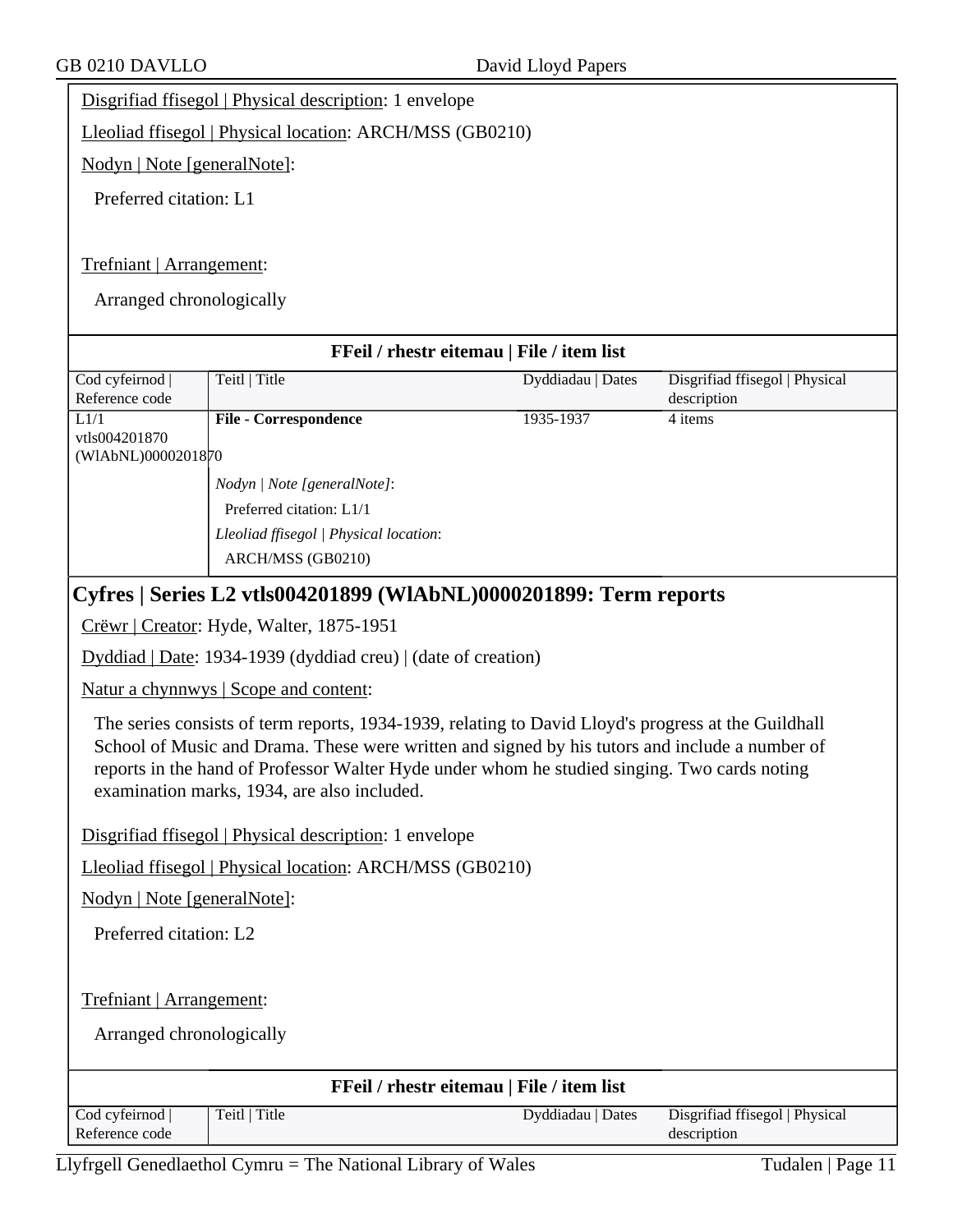| <b>GB 0210 DAVLLO</b>                                |                                                                                                                                                                                                                                                                                                            | David Lloyd Papers                        |                                               |
|------------------------------------------------------|------------------------------------------------------------------------------------------------------------------------------------------------------------------------------------------------------------------------------------------------------------------------------------------------------------|-------------------------------------------|-----------------------------------------------|
| L2/1<br>vtls004201903<br>(WIAbNL)0000201903          | <b>File - Term reports</b>                                                                                                                                                                                                                                                                                 | 1934-1939                                 | $1 \text{ cm}$ .                              |
|                                                      | Nodyn   Note [generalNote]:<br>Preferred citation: L2/1<br>Lleoliad ffisegol   Physical location:                                                                                                                                                                                                          |                                           |                                               |
|                                                      | ARCH/MSS (GB0210)                                                                                                                                                                                                                                                                                          |                                           |                                               |
|                                                      | Cyfres   Series L3 vtls004201923 (WlAbNL)0000201923: Certificates                                                                                                                                                                                                                                          |                                           |                                               |
|                                                      | Dyddiad   Date: 1934-1938 (dyddiad creu)   (date of creation)                                                                                                                                                                                                                                              |                                           |                                               |
|                                                      | Natur a chynnwys   Scope and content:                                                                                                                                                                                                                                                                      |                                           |                                               |
| Silver Medal, 1938.                                  | The series consists of certificates of prizes awarded to David Lloyd at the Guildhall School of Music<br>and Drama, 1934-1938, and include certificates of the Catherine Howard Prize for tenors, 1934, the<br>Gold Medal of the Guildhall School of Music and Drama, 1937 and the Knill Challenge Cup and |                                           |                                               |
|                                                      | Disgrifiad ffisegol   Physical description: 2 framed certificates and 1 folder                                                                                                                                                                                                                             |                                           |                                               |
|                                                      | Lleoliad ffisegol   Physical location: ARCH/MSS (GB0210)                                                                                                                                                                                                                                                   |                                           |                                               |
| Nodyn   Note [generalNote]:                          |                                                                                                                                                                                                                                                                                                            |                                           |                                               |
| Preferred citation: L3                               |                                                                                                                                                                                                                                                                                                            |                                           |                                               |
| Trefniant   Arrangement:<br>Arranged chronologically |                                                                                                                                                                                                                                                                                                            |                                           |                                               |
|                                                      |                                                                                                                                                                                                                                                                                                            | FFeil / rhestr eitemau   File / item list |                                               |
| Cod cyfeirnod  <br>Reference code                    | Teitl   Title                                                                                                                                                                                                                                                                                              | Dyddiadau   Dates                         | Disgrifiad ffisegol   Physical<br>description |
| L3/1<br>vtls004201924<br>(WIAbNL)0000201924          | <b>File - Certificates</b>                                                                                                                                                                                                                                                                                 | 1934-1938                                 | $3.5$ cm.                                     |
|                                                      | Nodyn   Note [generalNote]:<br>Preferred citation: L3/1<br>Lleoliad ffisegol   Physical location:<br>ARCH/MSS (GB0210)                                                                                                                                                                                     |                                           |                                               |
|                                                      | Cyfres   Series L4 vtls004201926 (WlAbNL)0000201926: Lecture notes                                                                                                                                                                                                                                         |                                           |                                               |
|                                                      | Dyddiad   Date: 1934 (dyddiad creu)   (date of creation)                                                                                                                                                                                                                                                   |                                           |                                               |
|                                                      | Natur a chynnwys   Scope and content:                                                                                                                                                                                                                                                                      |                                           |                                               |
|                                                      | The series comprises a small group of lecture notes, 1934, mainly on the history of music.                                                                                                                                                                                                                 |                                           |                                               |
|                                                      | Disgrifiad ffisegol   Physical description: 1 folder                                                                                                                                                                                                                                                       |                                           |                                               |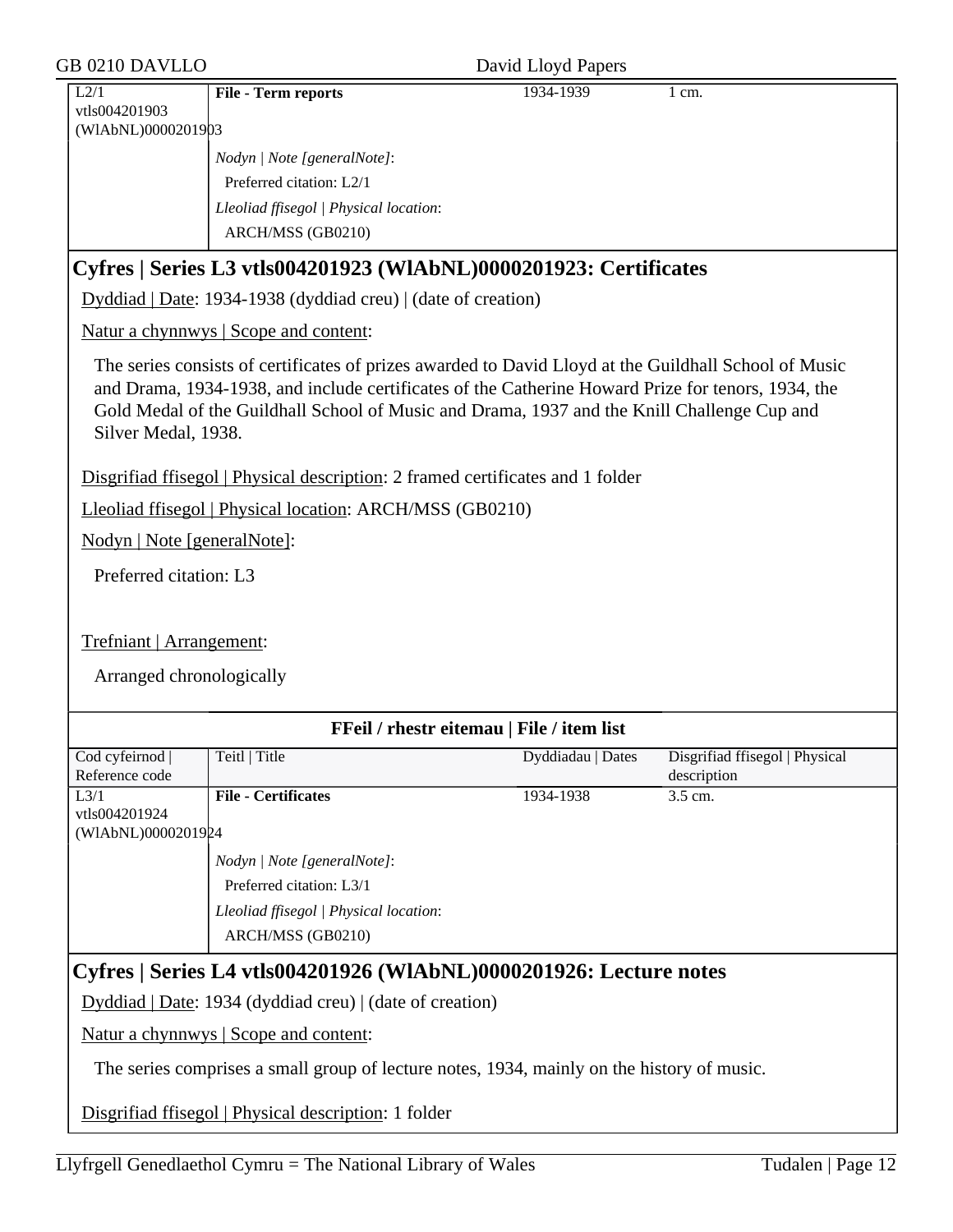Lleoliad ffisegol | Physical location: ARCH/MSS (GB0210)

Nodyn | Note [generalNote]:

Preferred citation: L4

## Trefniant | Arrangement:

Arranged chronologically

| FFeil / rhestr eitemau   File / item list |                                                                                                                                                                                                                                                                                                                                                         |                   |                                               |
|-------------------------------------------|---------------------------------------------------------------------------------------------------------------------------------------------------------------------------------------------------------------------------------------------------------------------------------------------------------------------------------------------------------|-------------------|-----------------------------------------------|
| Cod cyfeirnod                             | Teitl   Title                                                                                                                                                                                                                                                                                                                                           | Dyddiadau   Dates | Disgrifiad ffisegol   Physical                |
| Reference code                            |                                                                                                                                                                                                                                                                                                                                                         |                   | description                                   |
| L4/1                                      | <b>File - Lecture notes</b>                                                                                                                                                                                                                                                                                                                             | 1934              | $1$ cm.                                       |
| vtls004201927<br>(WIAbNL)0000201927       |                                                                                                                                                                                                                                                                                                                                                         |                   |                                               |
|                                           | Nodyn   Note [generalNote]:                                                                                                                                                                                                                                                                                                                             |                   |                                               |
|                                           | Preferred citation: L4/1                                                                                                                                                                                                                                                                                                                                |                   |                                               |
|                                           | Lleoliad ffisegol   Physical location:                                                                                                                                                                                                                                                                                                                  |                   |                                               |
|                                           | ARCH/MSS (GB0210)                                                                                                                                                                                                                                                                                                                                       |                   |                                               |
|                                           | Cyfres   Series L5 vtls004201963 (WlAbNL)0000201963: Printed ephemera                                                                                                                                                                                                                                                                                   |                   |                                               |
|                                           | Dyddiad   Date: 1934-1938 (dyddiad creu)   (date of creation)                                                                                                                                                                                                                                                                                           |                   |                                               |
|                                           | Natur a chynnwys   Scope and content:                                                                                                                                                                                                                                                                                                                   |                   |                                               |
|                                           | The series compries a printed list of medals, prizes, scholarships and diplomas presented by the<br>Guildhall School of Music and Drama, October 1934, a programme of the reception and ball held at<br>the Guildhall in honour of King George V, 1935 and a summer term fixtures card, 1938.<br>Disgrifiad ffisegol   Physical description: 1 envelope |                   |                                               |
|                                           | Lleoliad ffisegol   Physical location: ARCH/MSS (GB0210)                                                                                                                                                                                                                                                                                                |                   |                                               |
| Nodyn   Note [generalNote]:               |                                                                                                                                                                                                                                                                                                                                                         |                   |                                               |
| Preferred citation: L5                    |                                                                                                                                                                                                                                                                                                                                                         |                   |                                               |
|                                           |                                                                                                                                                                                                                                                                                                                                                         |                   |                                               |
|                                           | FFeil / rhestr eitemau   File / item list                                                                                                                                                                                                                                                                                                               |                   |                                               |
| Cod cyfeirnod<br>Reference code           | Teitl   Title                                                                                                                                                                                                                                                                                                                                           | Dyddiadau   Dates | Disgrifiad ffisegol   Physical<br>description |
| L5/1                                      | File - Printed ephemera                                                                                                                                                                                                                                                                                                                                 | 1934-1938         | $\overline{3}$ items                          |
| vtls004201966<br>(WIAbNL)0000201966       |                                                                                                                                                                                                                                                                                                                                                         |                   |                                               |
|                                           | Nodyn   Note [generalNote]:                                                                                                                                                                                                                                                                                                                             |                   |                                               |
|                                           | Preferred citation: L5/1                                                                                                                                                                                                                                                                                                                                |                   |                                               |
|                                           | Lleoliad ffisegol   Physical location:                                                                                                                                                                                                                                                                                                                  |                   |                                               |
|                                           | ARCH/MSS (GB0210)                                                                                                                                                                                                                                                                                                                                       |                   |                                               |
|                                           |                                                                                                                                                                                                                                                                                                                                                         |                   |                                               |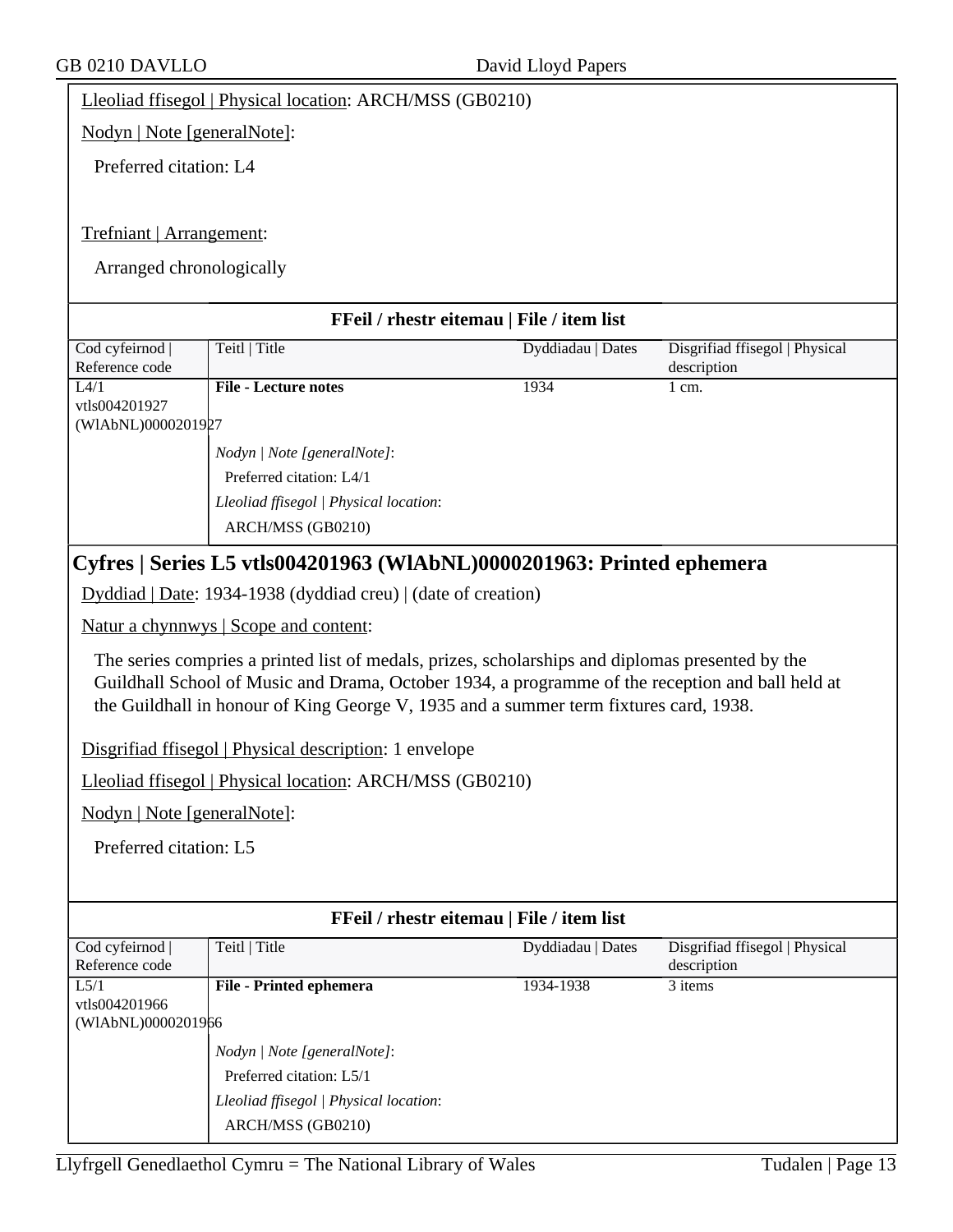## **Is-fonds | Subfonds P vtls004201986 (WlAbNL)0000201986: Professional papers**

Dyddiad | Date: 1925-1969 (dyddiad creu) | (date of creation)

Natur a chynnwys | Scope and content:

The group comprises David Lloyd's professional papers, 1925-1969.

Disgrifiad ffisegol | Physical description: 2 boxes, 16 folders, 2 envelopes

Lleoliad ffisegol | Physical location: ARCH/MSS (GB0210)

Nodyn | Note [generalNote]:

Preferred citation: P

#### Trefniant | Arrangement:

Arranged into ten series: letters to David Lloyd, 1932-1965; contracts, 1935-1965; BBC scripts, [? 1953]-1963; adjudications, 1964; Glyndebourne, 1938-1939; visit to Copenhagen, 1938; USA and Canada tour, 1961; concert programmes and tickets, 1925-1963; printed leaflets and photographs, [c. 1946]-1961; press cuttings, [c. 1930]-1969.

## **Cyfres | Series P1 vtls004202021 (WlAbNL)0000202021: Letters to David Lloyd**

Dyddiad | Date: 1932-1965 (dyddiad creu) | (date of creation)

Natur a chynnwys | Scope and content:

The series comprises letters of a professional nature, 1932-1965, relating mainly to David Lloyd's concert engagements.

Disgrifiad ffisegol | Physical description: 1 folder

Lleoliad ffisegol | Physical location: ARCH/MSS (GB0210)

Nodyn | Note [generalNote]:

Preferred citation: P1

Pwyntiau mynediad | Access points:

- Lloyd, David, 1912-1969 -- Correspondence (pwnc) | (subject)
- Concerts (pwnc) | (subject)

Trefniant | Arrangement:

Arranged chronologically

Disgrifiadau deunydd | Related material:

Some further letters of a professional nature are in D1.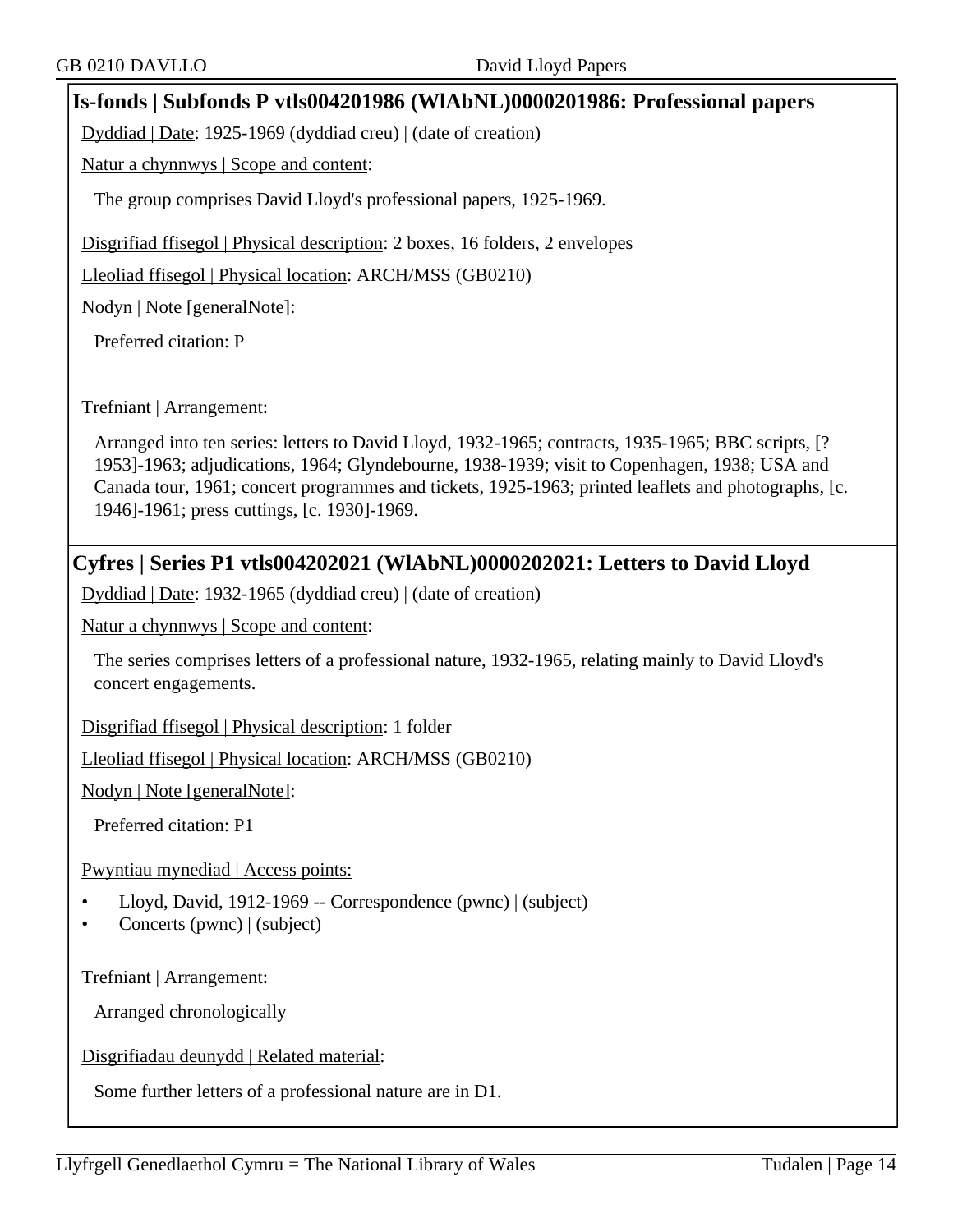| FFeil / rhestr eitemau   File / item list |                                                                                                                                               |                   |                                      |
|-------------------------------------------|-----------------------------------------------------------------------------------------------------------------------------------------------|-------------------|--------------------------------------|
| Cod cyfeirnod                             | Teitl   Title                                                                                                                                 | Dyddiadau   Dates | Disgrifiad ffisegol   Physical       |
| Reference code<br>P1/1                    | <b>File - Letters to David Lloyd</b>                                                                                                          | 1932-1965         | description<br>$\overline{24}$ items |
| vtls004202027                             |                                                                                                                                               |                   |                                      |
| (WIAbNL)0000202027                        |                                                                                                                                               |                   |                                      |
|                                           | Natur a chynnwys / Scope and content:                                                                                                         |                   |                                      |
|                                           | The file includes a holograph copy of David Lloyd's reply to an invitation to adjudicate at the National<br>Eisteddfod at Caernarfon in 1959. |                   |                                      |
|                                           | Nodyn   Note [generalNote]:                                                                                                                   |                   |                                      |
|                                           | Photocopy of a letter from David Lloyd, February 1949, relating to a performance of Handel's 'Messiah'.                                       |                   |                                      |
|                                           | Nodyn   Note [generalNote]:                                                                                                                   |                   |                                      |
|                                           | Preferred citation: P1/1                                                                                                                      |                   |                                      |
|                                           | Lleoliad ffisegol   Physical location:                                                                                                        |                   |                                      |
|                                           | ARCH/MSS (GB0210)                                                                                                                             |                   |                                      |
|                                           | Cyfres   Series P2 vtls004202148 (WlAbNL)0000202148: Contracts                                                                                |                   |                                      |
|                                           | Dyddiad   Date: 1935-1965 (dyddiad creu)   (date of creation)                                                                                 |                   |                                      |
|                                           | Natur a chynnwys   Scope and content:                                                                                                         |                   |                                      |
|                                           | The series comprises contracts, 1935-1965, relating to David Lloyd's career and a small group of                                              |                   |                                      |
|                                           | financial papers, including receipts and details of fees and expenses.                                                                        |                   |                                      |
|                                           | Disgrifiad ffisegol   Physical description: 5 folders                                                                                         |                   |                                      |
|                                           | Lleoliad ffisegol   Physical location: ARCH/MSS (GB0210)                                                                                      |                   |                                      |
|                                           |                                                                                                                                               |                   |                                      |
|                                           | <u>Iaith y deunydd</u>   Language of the material:                                                                                            |                   |                                      |
| English                                   |                                                                                                                                               |                   |                                      |
| Nodyn   Note [generalNote]:               |                                                                                                                                               |                   |                                      |
| Preferred citation: P2                    |                                                                                                                                               |                   |                                      |
|                                           | Pwyntiau mynediad   Access points:                                                                                                            |                   |                                      |
| $\bullet$                                 | Contracts (ffurfiau dogfennol)   (documentary form)                                                                                           |                   |                                      |
| ٠                                         | Musicians -- Legal status, laws, etc. (pwnc)   (subject)                                                                                      |                   |                                      |
| $\bullet$                                 | Copyright -- Artistic performance (pwnc)   (subject)                                                                                          |                   |                                      |
|                                           |                                                                                                                                               |                   |                                      |
| Trefniant   Arrangement:                  |                                                                                                                                               |                   |                                      |
|                                           | Arranged chronologically within each file                                                                                                     |                   |                                      |
|                                           | Disgrifiadau deunydd   Related material:                                                                                                      |                   |                                      |
| Further contracts are in P5/1.            |                                                                                                                                               |                   |                                      |
|                                           |                                                                                                                                               |                   |                                      |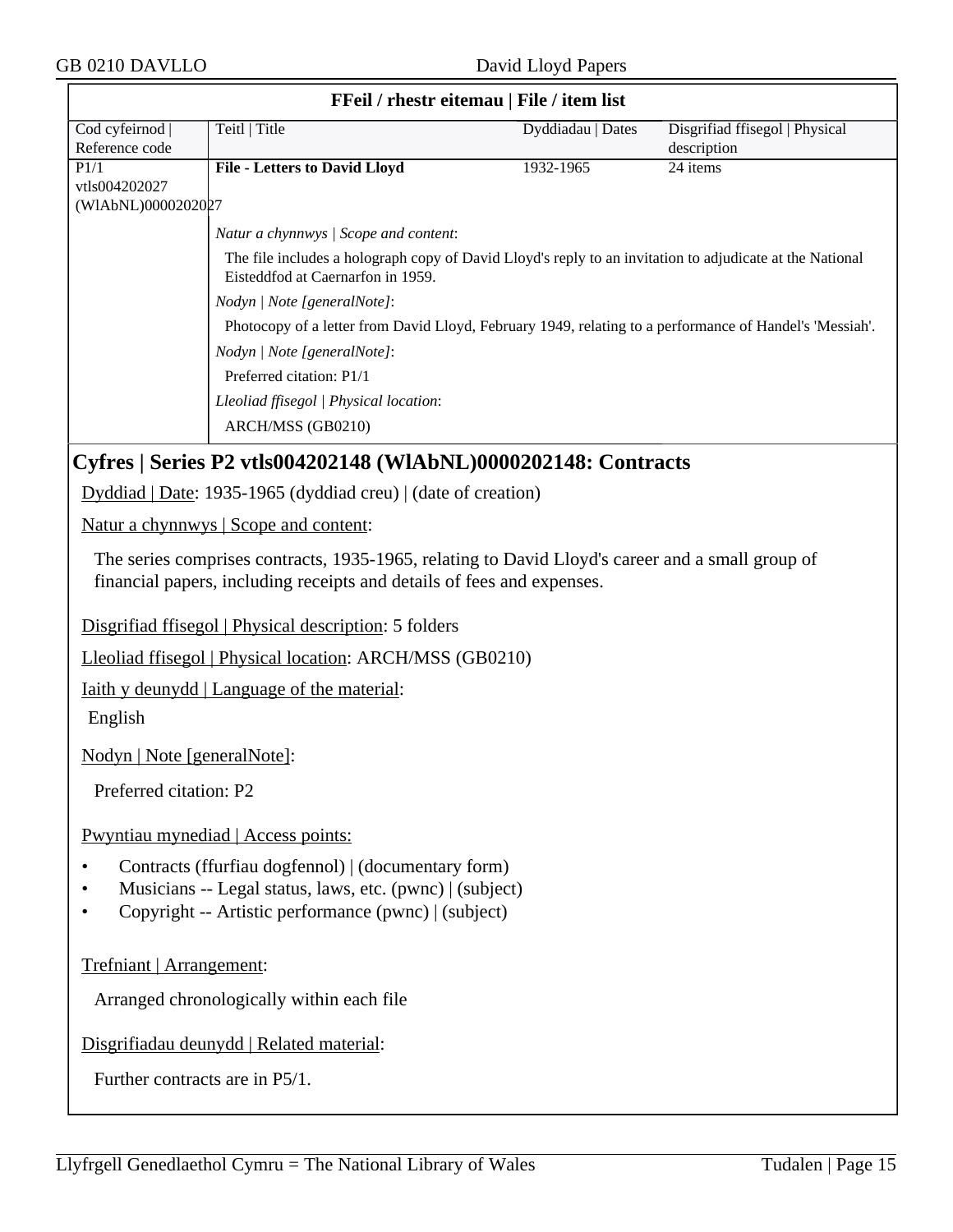GB 0210 DAVLLO David Lloyd Papers

|                                     | FFeil / rhestr eitemau   File / item list                                                      |                   |                                               |  |
|-------------------------------------|------------------------------------------------------------------------------------------------|-------------------|-----------------------------------------------|--|
| Cod cyfeirnod<br>Reference code     | Teitl   Title                                                                                  | Dyddiadau   Dates | Disgrifiad ffisegol   Physical<br>description |  |
| P2/1                                | <b>File - Contracts</b>                                                                        | 1935-1938         | $0.5$ cm.                                     |  |
| vtls004202151<br>(WIAbNL)0000202151 |                                                                                                |                   |                                               |  |
|                                     | Nodyn   Note [generalNote]:                                                                    |                   |                                               |  |
|                                     | Preferred citation: P2/1                                                                       |                   |                                               |  |
|                                     | Lleoliad ffisegol   Physical location:                                                         |                   |                                               |  |
|                                     | ARCH/MSS (GB0210)                                                                              |                   |                                               |  |
| P2/2                                | <b>File - Contracts</b>                                                                        | 1951-1957         | 1 cm.                                         |  |
| vtls004202153<br>(WIAbNL)0000202153 |                                                                                                |                   |                                               |  |
|                                     |                                                                                                |                   |                                               |  |
|                                     | Nodyn   Note [generalNote]:                                                                    |                   |                                               |  |
|                                     | Preferred citation: P2/2                                                                       |                   |                                               |  |
|                                     | Lleoliad ffisegol   Physical location:                                                         |                   |                                               |  |
|                                     | ARCH/MSS (GB0210)                                                                              |                   |                                               |  |
| P2/3<br>vtls004202156               | <b>File - Contracts</b>                                                                        | 1960              | 0.5 cm.                                       |  |
| (WIAbNL)0000202156                  |                                                                                                |                   |                                               |  |
|                                     | Nodyn   Note [generalNote]:                                                                    |                   |                                               |  |
|                                     | Holograph copy of a letter in Welsh from David Lloyd to Gwyn Williams of the BBC, 5 Feb. 1960. |                   |                                               |  |
|                                     | Nodyn   Note [generalNote]:                                                                    |                   |                                               |  |
|                                     | Preferred citation: P2/3                                                                       |                   |                                               |  |
|                                     | Lleoliad ffisegol   Physical location:                                                         |                   |                                               |  |
|                                     | ARCH/MSS (GB0210)                                                                              |                   |                                               |  |
| $P\overline{2/4}$                   | <b>File - Contracts</b>                                                                        | 1961-1965         | 1 cm.                                         |  |
| vtls004202163<br>(WIAbNL)0000202163 |                                                                                                |                   |                                               |  |
|                                     | Nodyn   Note [generalNote]:                                                                    |                   |                                               |  |
|                                     | Preferred citation: P2/4                                                                       |                   |                                               |  |
|                                     | Lleoliad ffisegol   Physical location:                                                         |                   |                                               |  |
|                                     | ARCH/MSS (GB0210)                                                                              |                   |                                               |  |
| P2/5                                | <b>File - Financial papers</b>                                                                 | 1938-1961         | $1 \text{ cm}$ .                              |  |
| vtls004202170<br>(WIAbNL)0000202170 |                                                                                                |                   |                                               |  |
|                                     | Nodyn   Note [generalNote]:                                                                    |                   |                                               |  |
|                                     | Preferred citation: P2/5                                                                       |                   |                                               |  |
|                                     | Lleoliad ffisegol   Physical location:                                                         |                   |                                               |  |
|                                     | ARCH/MSS (GB0210)                                                                              |                   |                                               |  |
|                                     | Cyfres   Series P3 vtls004202235 (WIAbNL)0000202235: BBC scripts                               |                   |                                               |  |
|                                     | Dyddiad   Date: [?1953]-1963 (dyddiad creu)   (date of creation)                               |                   |                                               |  |
|                                     | Natur a chynnwys   Scope and content:                                                          |                   |                                               |  |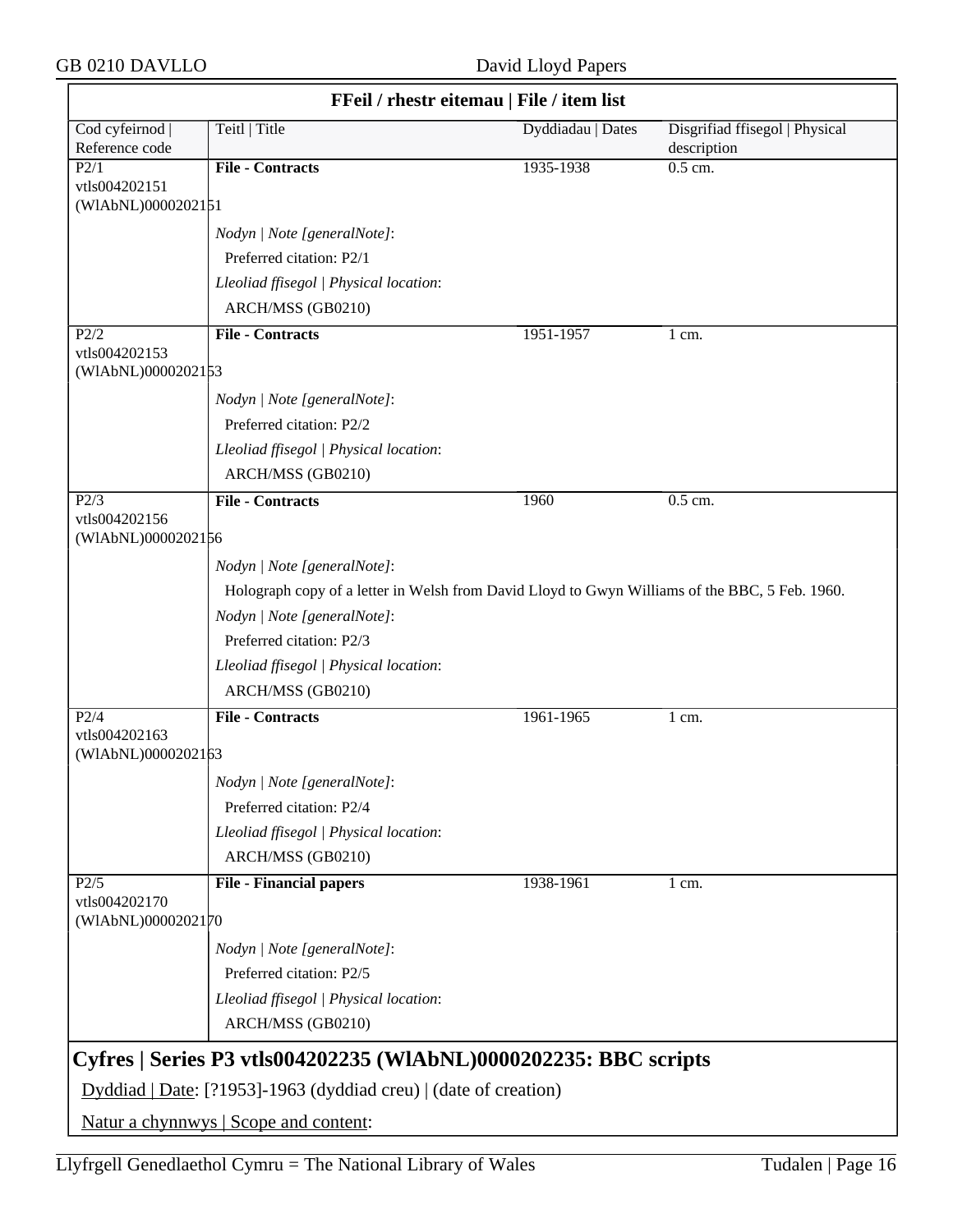The series consists of scripts for the BBC radio programmes 'Cadw'r Mis', 1962-1963, which David Lloyd presented and 'Music in Wales', January [?1953], in which David Lloyd featured; together with holograph autobiographical notes relating to his childhood.

Disgrifiad ffisegol | Physical description: 1 folder

Lleoliad ffisegol | Physical location: ARCH/MSS (GB0210)

Iaith y deunydd | Language of the material:

Nodyn | Note [generalNote]:

Preferred citation: P3

Pwyntiau mynediad | Access points:

- Lloyd, David, 1912-1969 (pwnc) | (subject)
- Radio scripts (ffurfiau dogfennol) | (documentary form)
- Singers -- Wales -- Biography (pwnc) | (subject)

Trefniant | Arrangement:

Arranged chronologically

| FFeil / rhestr eitemau   File / item list                                             |                                                                                                |                   |                                |  |  |
|---------------------------------------------------------------------------------------|------------------------------------------------------------------------------------------------|-------------------|--------------------------------|--|--|
| Cod cyfeirnod                                                                         | Teitl   Title                                                                                  | Dyddiadau   Dates | Disgrifiad ffisegol   Physical |  |  |
| Reference code                                                                        |                                                                                                |                   | description                    |  |  |
| P <sub>3/1</sub>                                                                      | <b>File - BBC Scripts</b>                                                                      | $[?1953] - 1963$  | 1 cm.                          |  |  |
| vtls004202239                                                                         |                                                                                                |                   |                                |  |  |
| (WIAbNL)00002022B9                                                                    |                                                                                                |                   |                                |  |  |
|                                                                                       | <i>Nodyn</i>   <i>Note</i> [generalNote]:                                                      |                   |                                |  |  |
|                                                                                       | Preferred citation: P3/1                                                                       |                   |                                |  |  |
|                                                                                       | Lleoliad ffisegol   Physical location:                                                         |                   |                                |  |  |
|                                                                                       | ARCH/MSS (GB0210)                                                                              |                   |                                |  |  |
|                                                                                       |                                                                                                |                   |                                |  |  |
| Cyfres   Series P4 vtls004202242 (WIAbNL)0000202242: Adjudications                    |                                                                                                |                   |                                |  |  |
| Dyddiad   Date: 1964 (dyddiad creu)   (date of creation)                              |                                                                                                |                   |                                |  |  |
| <u>Natur a chynnwys</u>   Scope and content:                                          |                                                                                                |                   |                                |  |  |
|                                                                                       | The series consists of preliminary test adjudications by David Lloyd for the Dr Vaughan Thomas |                   |                                |  |  |
| Memorial Prize at the Royal National Eisteddfod of Wales, Swansea and District, 1964. |                                                                                                |                   |                                |  |  |

Disgrifiad ffisegol | Physical description: 1 envelope

Lleoliad ffisegol | Physical location: ARCH/MSS (GB0210)

Iaith y deunydd | Language of the material:

Welsh

Nodyn | Note [generalNote]: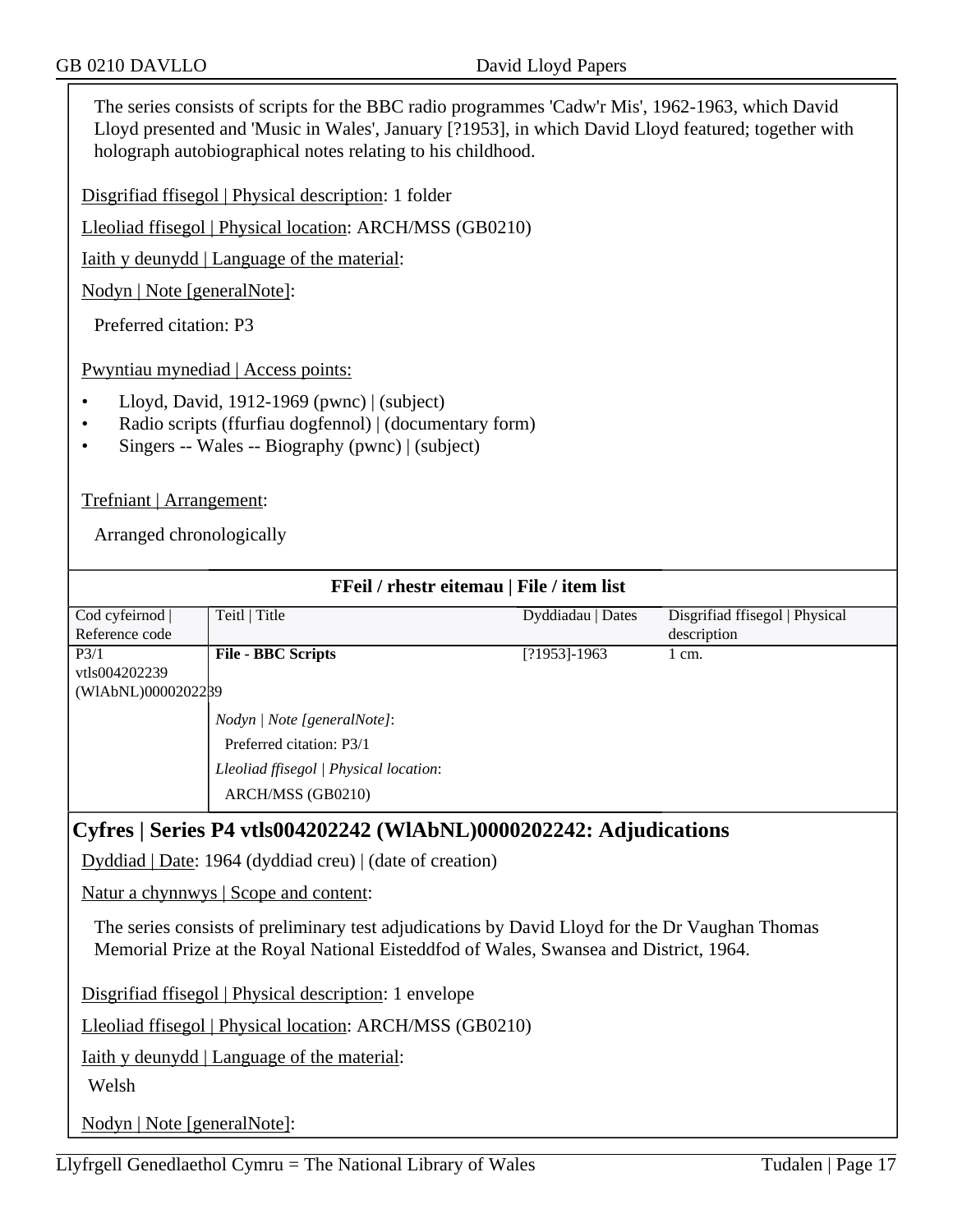## Preferred citation: P4

| FFeil / rhestr eitemau   File / item list                                                                                                                                                                                                           |                                                                   |                   |                                |  |  |
|-----------------------------------------------------------------------------------------------------------------------------------------------------------------------------------------------------------------------------------------------------|-------------------------------------------------------------------|-------------------|--------------------------------|--|--|
| Cod cyfeirnod                                                                                                                                                                                                                                       | Teitl   Title                                                     | Dyddiadau   Dates | Disgrifiad ffisegol   Physical |  |  |
| Reference code                                                                                                                                                                                                                                      |                                                                   |                   | description                    |  |  |
| P4/1<br>vtls004202244                                                                                                                                                                                                                               | <b>File - Adjudications</b>                                       | 1964              | $3$ items                      |  |  |
| (WIAbNL)0000202244                                                                                                                                                                                                                                  |                                                                   |                   |                                |  |  |
|                                                                                                                                                                                                                                                     | Nodyn   Note [generalNote]:                                       |                   |                                |  |  |
|                                                                                                                                                                                                                                                     | Preferred citation: P4/1                                          |                   |                                |  |  |
|                                                                                                                                                                                                                                                     | Lleoliad ffisegol   Physical location:                            |                   |                                |  |  |
|                                                                                                                                                                                                                                                     | ARCH/MSS (GB0210)                                                 |                   |                                |  |  |
|                                                                                                                                                                                                                                                     | Cyfres   Series P5 vtls004202257 (WIAbNL)0000202257: Glyndebourne |                   |                                |  |  |
|                                                                                                                                                                                                                                                     | Crëwr   Creator: Glyndebourne Festival Opera                      |                   |                                |  |  |
|                                                                                                                                                                                                                                                     | Dyddiad   Date: 1938-1939 (dyddiad creu)   (date of creation)     |                   |                                |  |  |
|                                                                                                                                                                                                                                                     | <u>Natur a chynnwys</u>   Scope and content:                      |                   |                                |  |  |
| The series comprises David Lloyd's contracts, 1938-1939, with the Glyndebourne Festival and reviews<br>of his performances in the roles of Macduff in Verdi's 'Macbeth' and Don Octavio in Mozart's 'Don<br>Giovanni' at the festival.              |                                                                   |                   |                                |  |  |
|                                                                                                                                                                                                                                                     | Disgrifiad ffisegol   Physical description: 1 folder              |                   |                                |  |  |
|                                                                                                                                                                                                                                                     | Lleoliad ffisegol   Physical location: ARCH/MSS (GB0210)          |                   |                                |  |  |
|                                                                                                                                                                                                                                                     | <u>Iaith y deunydd</u>   Language of the material:                |                   |                                |  |  |
| English                                                                                                                                                                                                                                             |                                                                   |                   |                                |  |  |
| Nodyn   Note [generalNote]:                                                                                                                                                                                                                         |                                                                   |                   |                                |  |  |
| Preferred citation: P5                                                                                                                                                                                                                              |                                                                   |                   |                                |  |  |
|                                                                                                                                                                                                                                                     | Pwyntiau mynediad   Access points:                                |                   |                                |  |  |
| Lloyd, David, 1912-1969 -- Performances (pwnc)   (subject)<br>Verdi, Guiseppe, 1813-1901. Macbeth (pwnc)   (subject)<br>Mozart, Wolfgang Amadeus, 1756-1791. Don Giovanni (pwnc)   (subject)<br>Contracts (ffurfiau dogfennol)   (documentary form) |                                                                   |                   |                                |  |  |
|                                                                                                                                                                                                                                                     | Trefniant   Arrangement:                                          |                   |                                |  |  |
| Arranged chronologically                                                                                                                                                                                                                            |                                                                   |                   |                                |  |  |
|                                                                                                                                                                                                                                                     | Disgrifiadau deunydd   Related material:                          |                   |                                |  |  |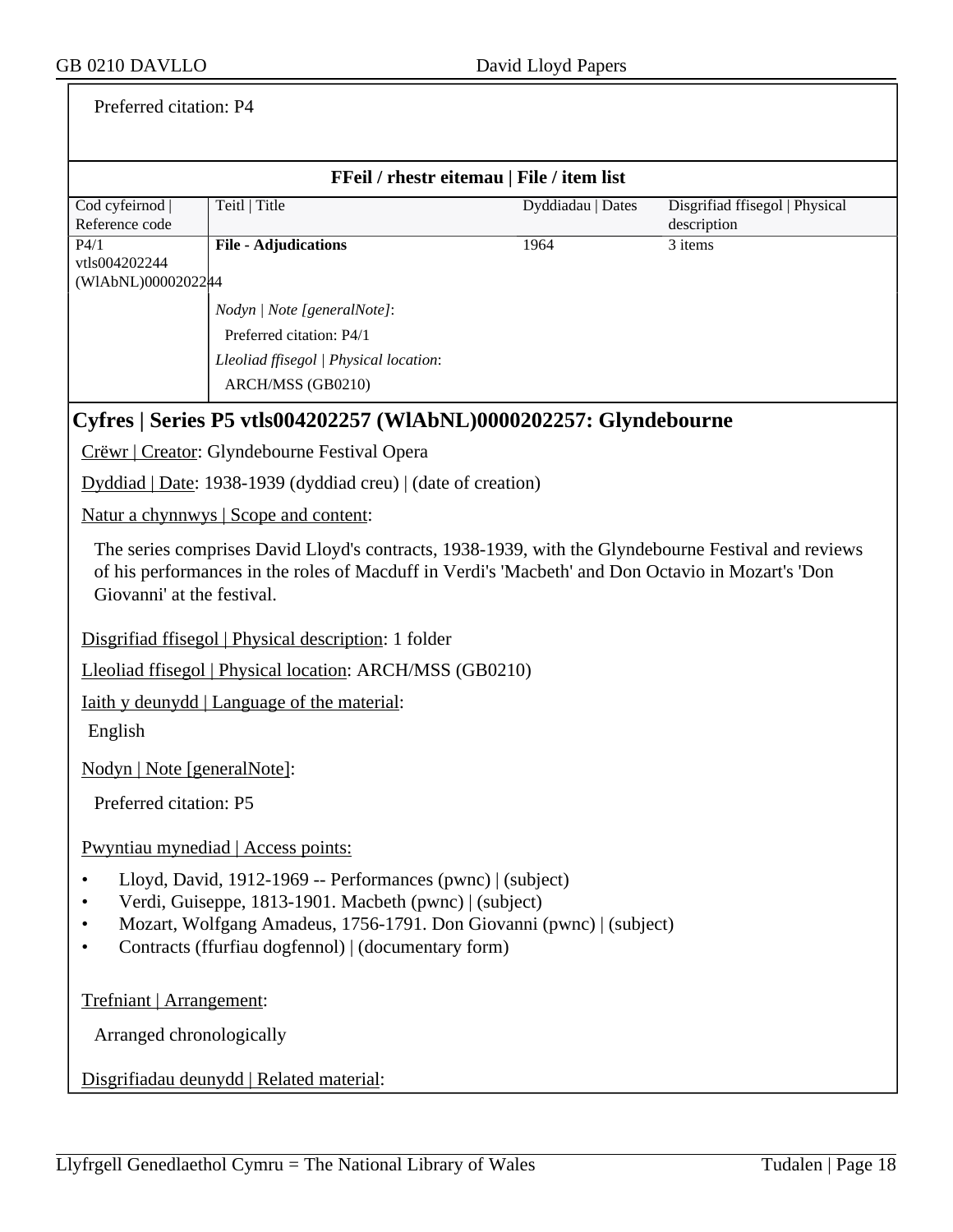Other contracts are in P2 and press cuttings relating to David Lloyd's performances at Glyndebourne are in P10.

|                                     |                                                                                                                                                                                                                                                                                   | FFeil / rhestr eitemau   File / item list |                                               |
|-------------------------------------|-----------------------------------------------------------------------------------------------------------------------------------------------------------------------------------------------------------------------------------------------------------------------------------|-------------------------------------------|-----------------------------------------------|
| Cod cyfeirnod<br>Reference code     | Teitl   Title                                                                                                                                                                                                                                                                     | Dyddiadau   Dates                         | Disgrifiad ffisegol   Physical<br>description |
| P5/1                                | File - Glyndebourne                                                                                                                                                                                                                                                               | 1938-1939                                 | 1 cm.                                         |
| vtls004202258<br>(WIAbNL)0000202258 |                                                                                                                                                                                                                                                                                   |                                           |                                               |
|                                     | Nodyn   Note [generalNote]:                                                                                                                                                                                                                                                       |                                           |                                               |
|                                     | A receipt for the purchase of items of clothing, August 1939.                                                                                                                                                                                                                     |                                           |                                               |
|                                     | Nodyn   Note [generalNote]:                                                                                                                                                                                                                                                       |                                           |                                               |
|                                     | Preferred citation: P5/1                                                                                                                                                                                                                                                          |                                           |                                               |
|                                     | Lleoliad ffisegol   Physical location:                                                                                                                                                                                                                                            |                                           |                                               |
|                                     | ARCH/MSS (GB0210)                                                                                                                                                                                                                                                                 |                                           |                                               |
|                                     | Cyfres   Series P6 vtls004202266 (WlAbNL)0000202266: Visit to Copenhagen                                                                                                                                                                                                          |                                           |                                               |
|                                     | Dyddiad   Date: 1938 (dyddiad creu)   (date of creation)                                                                                                                                                                                                                          |                                           |                                               |
|                                     | Natur a chynnwys   Scope and content:                                                                                                                                                                                                                                             |                                           |                                               |
|                                     | The series comprises a carbon copy of a letter, October 1938, from David Lloyd to Ela Busch relating<br>to his forthcoming visit to Copenhagen, and press cuttings in Danish, November 1938, with some<br>English translations, relating to his performance in Verdi's 'Requiem'. |                                           |                                               |
|                                     | Disgrifiad ffisegol   Physical description: 1 folder                                                                                                                                                                                                                              |                                           |                                               |
|                                     | Lleoliad ffisegol   Physical location: ARCH/MSS (GB0210)                                                                                                                                                                                                                          |                                           |                                               |
|                                     | <u>Iaith y deunydd</u>   Language of the material:                                                                                                                                                                                                                                |                                           |                                               |
| Nodyn   Note [generalNote]:         |                                                                                                                                                                                                                                                                                   |                                           |                                               |
| Preferred citation: P6              |                                                                                                                                                                                                                                                                                   |                                           |                                               |
|                                     |                                                                                                                                                                                                                                                                                   |                                           |                                               |
|                                     | Pwyntiau mynediad   Access points:                                                                                                                                                                                                                                                |                                           |                                               |
| $\bullet$<br>$\bullet$<br>$\bullet$ | Lloyd, David, 1912-1969 -- Performances (pwnc)   (subject)<br>Verdi, Guiseppe, 1813-1901. Messa da Requiem (pwnc)   (subject)<br>Concerts -- Denmark -- Copenhagen (pwnc)   (subject)<br>Copenhagen (Denmark) (pwnc)   (subject)                                                  |                                           |                                               |
|                                     |                                                                                                                                                                                                                                                                                   |                                           |                                               |
| Trefniant   Arrangement:            |                                                                                                                                                                                                                                                                                   |                                           |                                               |

Disgrifiadau deunydd | Related material:

Further correspondence relating to his visit to Copenhagen is in D1/5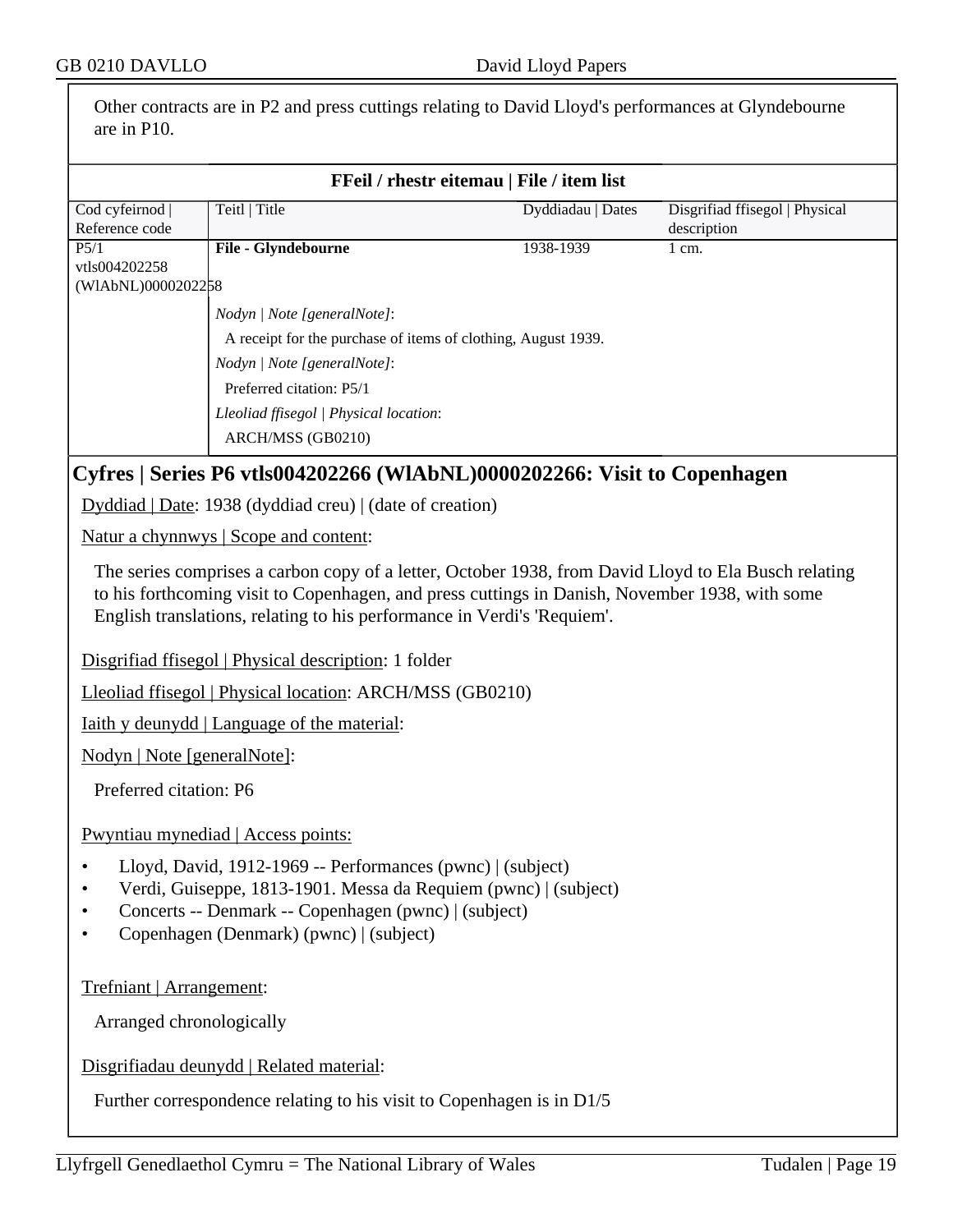|                                                          | FFeil / rhestr eitemau   File / item list                                                                                                                                                                                                                                                                                                          |                   |                                               |  |
|----------------------------------------------------------|----------------------------------------------------------------------------------------------------------------------------------------------------------------------------------------------------------------------------------------------------------------------------------------------------------------------------------------------------|-------------------|-----------------------------------------------|--|
| Cod cyfeirnod<br>Reference code                          | Teitl   Title                                                                                                                                                                                                                                                                                                                                      | Dyddiadau   Dates | Disgrifiad ffisegol   Physical<br>description |  |
| P6/1<br>vtls004202267<br>(WIAbNL)0000202267              | File - Copenhagen                                                                                                                                                                                                                                                                                                                                  | 1938              | 1 cm.                                         |  |
|                                                          | Nodyn   Note [generalNote]:<br>Preferred citation: P6/1<br>Lleoliad ffisegol   Physical location:<br>ARCH/MSS (GB0210)                                                                                                                                                                                                                             |                   |                                               |  |
|                                                          | Cyfres   Series P7 vtls004202269 (WIAbNL)0000202269: USA and Canada tour                                                                                                                                                                                                                                                                           |                   |                                               |  |
|                                                          | Dyddiad   Date: 1961 (dyddiad creu)   (date of creation)                                                                                                                                                                                                                                                                                           |                   |                                               |  |
|                                                          | Natur a chynnwys   Scope and content:                                                                                                                                                                                                                                                                                                              |                   |                                               |  |
|                                                          | The series comprises mainly correspondence, postcards and programmes relating to David Lloyd's tour<br>of the USA and Canada in 1961, during which he gave concerts and conducted singing festivals.                                                                                                                                               |                   |                                               |  |
|                                                          | Disgrifiad ffisegol   Physical description: 2 folders                                                                                                                                                                                                                                                                                              |                   |                                               |  |
|                                                          | Lleoliad ffisegol   Physical location: ARCH/MSS (GB0210)                                                                                                                                                                                                                                                                                           |                   |                                               |  |
| Nodyn   Note [generalNote]:                              |                                                                                                                                                                                                                                                                                                                                                    |                   |                                               |  |
| Preferred citation: P7                                   |                                                                                                                                                                                                                                                                                                                                                    |                   |                                               |  |
|                                                          | Pwyntiau mynediad   Access points:                                                                                                                                                                                                                                                                                                                 |                   |                                               |  |
| $\bullet$<br>٠<br>٠<br>$\bullet$                         | Lloyd, David, 1912-1969 -- Correspondence (pwnc)   (subject)<br>Concert programs (ffurfiau dogfennol)   (documentary form)<br>Concert tours -- United States (pwnc)   (subject)<br>Concert tours -- Canada (pwnc)   (subject)<br>United States -- Description and travel (pwnc)   (subject)<br>Canada -- Description and travel (pwnc)   (subject) |                   |                                               |  |
| Trefniant   Arrangement:                                 |                                                                                                                                                                                                                                                                                                                                                    |                   |                                               |  |
|                                                          | Arranged chronologically                                                                                                                                                                                                                                                                                                                           |                   |                                               |  |
|                                                          | Disgrifiadau deunydd   Related material:                                                                                                                                                                                                                                                                                                           |                   |                                               |  |
|                                                          | Further papers relating to the tour are in D1 and D2.                                                                                                                                                                                                                                                                                              |                   |                                               |  |
|                                                          | FFeil / rhestr eitemau   File / item list                                                                                                                                                                                                                                                                                                          |                   |                                               |  |
| Cod cyfeirnod<br>Reference code                          | Teitl   Title                                                                                                                                                                                                                                                                                                                                      | Dyddiadau   Dates | Disgrifiad ffisegol   Physical<br>description |  |
| $\overline{P7/1}$<br>vtls004202270<br>(WIAbNL)0000202270 | <b>File - Correspondence</b>                                                                                                                                                                                                                                                                                                                       | 1961              | 7 items                                       |  |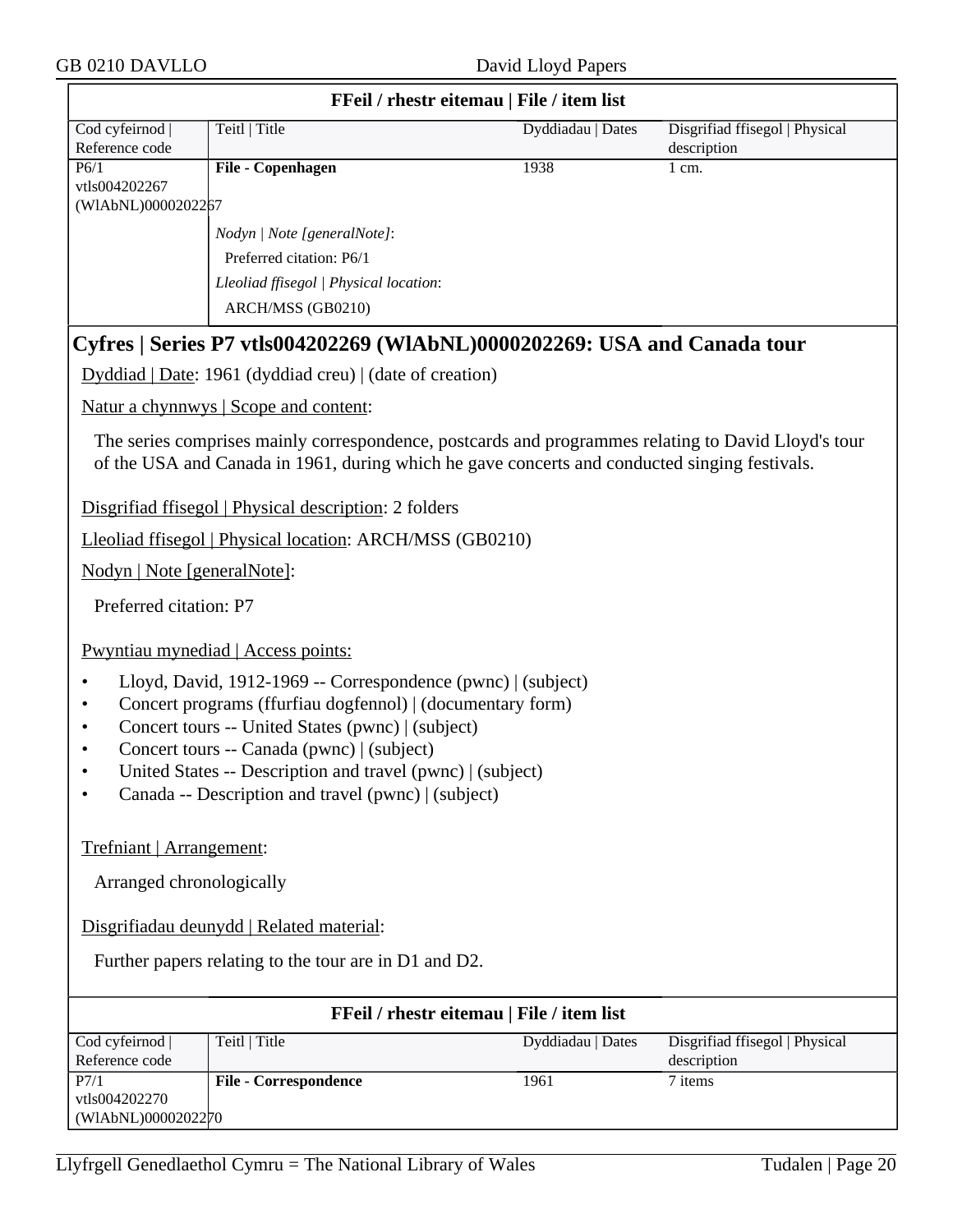|                    | Nodyn   Note [generalNote]:<br>Preferred citation: P7/1                              |      |          |  |
|--------------------|--------------------------------------------------------------------------------------|------|----------|--|
|                    | Lleoliad ffisegol   Physical location:                                               |      |          |  |
|                    | ARCH/MSS (GB0210)                                                                    |      |          |  |
| P7/2               | <b>File - Programmes</b>                                                             | 1961 | 1 cm.    |  |
| vtls004202271      |                                                                                      |      |          |  |
| (WIAbNL)0000202271 |                                                                                      |      |          |  |
|                    | Nodyn   Note [generalNote]:                                                          |      |          |  |
|                    | Preferred citation: P7/2                                                             |      |          |  |
|                    | Lleoliad ffisegol   Physical location:                                               |      |          |  |
|                    | ARCH/MSS (GB0210)                                                                    |      |          |  |
| P7/3               | <b>File - Press cuttings</b>                                                         | 1961 | 1 folder |  |
| vtls004202863      |                                                                                      |      |          |  |
| (WIAbNL)0000202863 |                                                                                      |      |          |  |
|                    | Natur a chynnwys / Scope and content:                                                |      |          |  |
|                    | The file comprises photocopies of cuttings from North American and Welsh newspapers. |      |          |  |
|                    | Nodyn   Note [generalNote]:                                                          |      |          |  |
|                    | Preferred citation: P7/3                                                             |      |          |  |
|                    | Lleoliad ffisegol   Physical location:                                               |      |          |  |
|                    | ARCH/MSS (GB0210)                                                                    |      |          |  |
|                    |                                                                                      |      |          |  |

## **Cyfres | Series P8 vtls004202294 (WlAbNL)0000202294: Concert programmes and tickets**

Dyddiad | Date: 1925-1963 (dyddiad creu) | (date of creation)

Natur a chynnwys | Scope and content:

The series comprises concert programmes, 1925-1963, and a few tickets to concerts in which David Lloyd took part. There are no programmes for the period 1954-1960 following his accident in 1954 and a few programmes are undated. The earliest programme includes a solo by David Lloyd (David George Lloyd) at a concert at Trelogan County School in 1925.

Disgrifiad ffisegol | Physical description: 2 boxes

Lleoliad ffisegol | Physical location: ARCH/MSS (GB0210)

Nodyn | Note [generalNote]:

Preferred citation: P8

Pwyntiau mynediad | Access points:

• Concert programs (ffurfiau dogfennol) | (documentary form)

Trefniant | Arrangement:

Arranged chronologically. Undated programmes have been placed at the beginning of P8/1.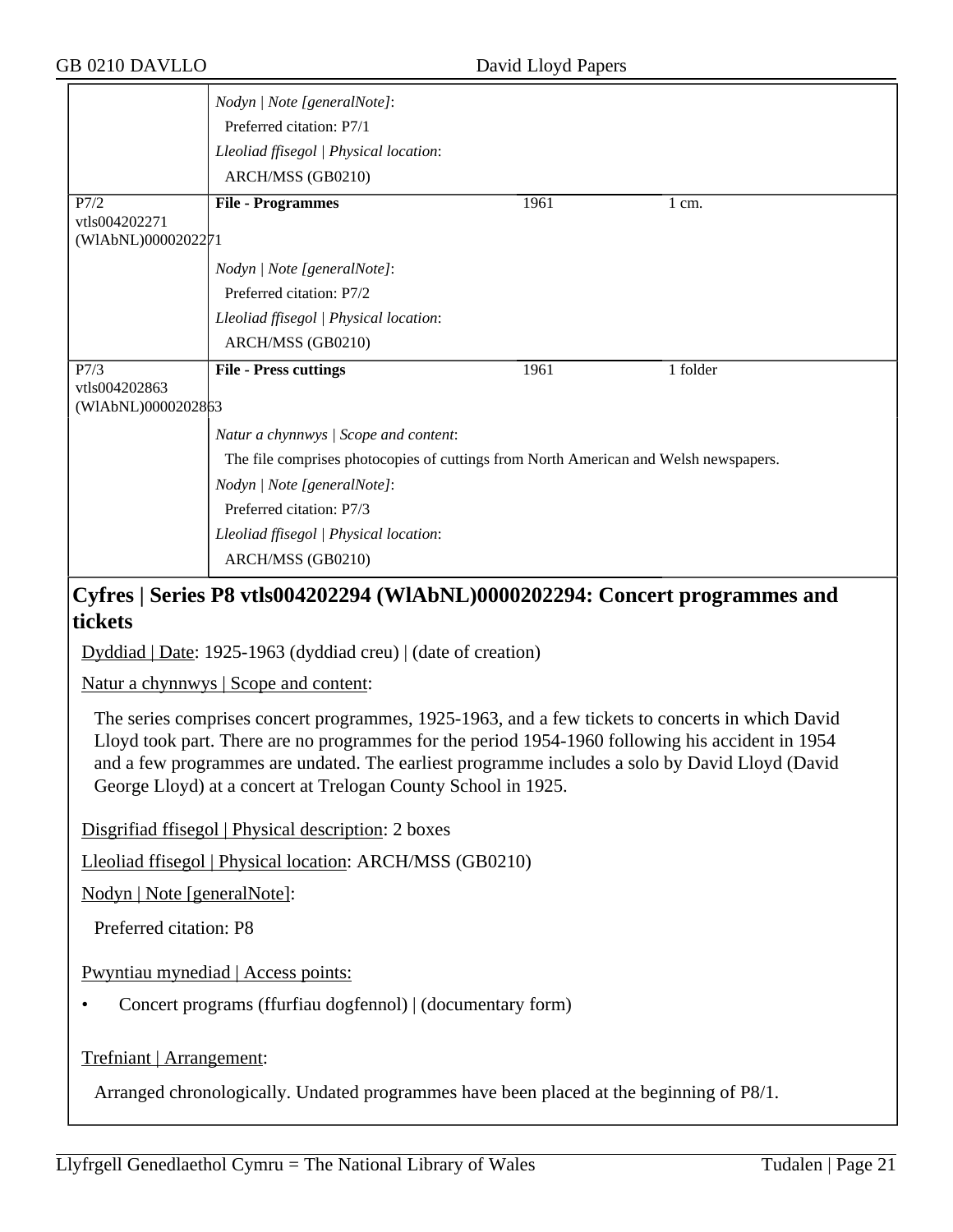## Disgrifiadau deunydd | Related material:

Programmes relating to the North American tour are in P7/2.

| FFeil / rhestr eitemau   File / item list |                                                                                                       |                   |                                               |  |
|-------------------------------------------|-------------------------------------------------------------------------------------------------------|-------------------|-----------------------------------------------|--|
| Cod cyfeirnod<br>Reference code           | Teitl   Title                                                                                         | Dyddiadau   Dates | Disgrifiad ffisegol   Physical<br>description |  |
| P8/1                                      | <b>File - Programmes</b>                                                                              | 1925-1947         | 1 box                                         |  |
| vtls004202323<br>(WIAbNL)0000202323       |                                                                                                       |                   |                                               |  |
|                                           | Nodyn   Note [generalNote]:                                                                           |                   |                                               |  |
|                                           | Preferred citation: P8/1                                                                              |                   |                                               |  |
|                                           | Lleoliad ffisegol   Physical location:                                                                |                   |                                               |  |
|                                           | ARCH/MSS (GB0210)                                                                                     |                   |                                               |  |
| P8/2                                      | <b>File - Programmes</b>                                                                              | 1948-1963         | 1 box                                         |  |
| vtls004202328<br>(WIAbNL)0000202328       |                                                                                                       |                   |                                               |  |
|                                           |                                                                                                       |                   |                                               |  |
|                                           | Nodyn   Note [generalNote]:<br>Preferred citation: P8/2                                               |                   |                                               |  |
|                                           | Lleoliad ffisegol   Physical location:                                                                |                   |                                               |  |
|                                           | ARCH/MSS (GB0210)                                                                                     |                   |                                               |  |
| $\overline{P8/3}$                         | <b>File - Tickets</b>                                                                                 | 1938-1939, 1961   | 1 envelope                                    |  |
| vtls004202330                             |                                                                                                       |                   |                                               |  |
| (WIAbNL)0000202380                        |                                                                                                       |                   |                                               |  |
|                                           | Nodyn   Note [generalNote]:                                                                           |                   |                                               |  |
|                                           | Preferred citation: P8/3                                                                              |                   |                                               |  |
|                                           | Lleoliad ffisegol   Physical location:                                                                |                   |                                               |  |
|                                           | ARCH/MSS (GB0210)                                                                                     |                   |                                               |  |
|                                           | Cyfres   Series P9 vtls004202344 (WIAbNL)0000202344: Printed leaflets and                             |                   |                                               |  |
| photographs                               |                                                                                                       |                   |                                               |  |
|                                           | Dyddiad   Date: [c. 1946]-1961 (dyddiad creu)   (date of creation)                                    |                   |                                               |  |
|                                           | Natur a chynnwys   Scope and content:                                                                 |                   |                                               |  |
|                                           | The series comprises mainly publicity leaflets and a few photographs, [c. 1946]-1961, of David Lloyd. |                   |                                               |  |
|                                           |                                                                                                       |                   |                                               |  |
|                                           | Disgrifiad ffisegol   Physical description: 1 envelope                                                |                   |                                               |  |
|                                           | Lleoliad ffisegol   Physical location: ARCH/MSS (GB0210)                                              |                   |                                               |  |
|                                           | <u>Iaith y deunydd   Language of the material:</u>                                                    |                   |                                               |  |
| English                                   |                                                                                                       |                   |                                               |  |
|                                           |                                                                                                       |                   |                                               |  |
| Nodyn   Note [generalNote]:               |                                                                                                       |                   |                                               |  |
| Preferred citation: P9                    |                                                                                                       |                   |                                               |  |
|                                           |                                                                                                       |                   |                                               |  |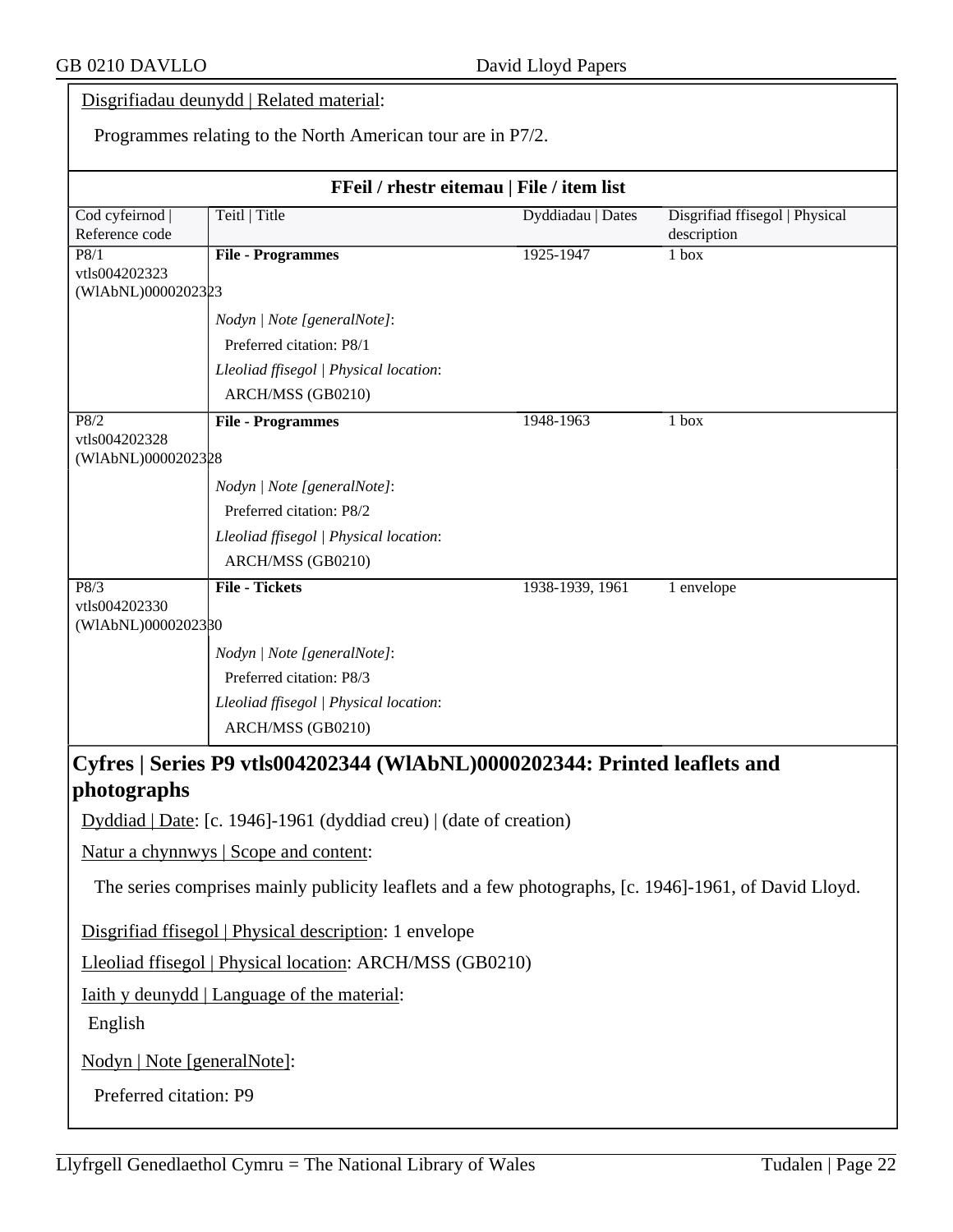Pwyntiau mynediad | Access points:

- Lloyd, David, 1912-1969 (pwnc) | (subject)
- Photographs (ffurfiau dogfennol) | (documentary form)

| FFeil / rhestr eitemau   File / item list                                                                            |                                                                                            |                    |                                               |  |  |
|----------------------------------------------------------------------------------------------------------------------|--------------------------------------------------------------------------------------------|--------------------|-----------------------------------------------|--|--|
| Cod cyfeirnod  <br>Reference code                                                                                    | Teitl   Title                                                                              | Dyddiadau   Dates  | Disgrifiad ffisegol   Physical<br>description |  |  |
| P9/1<br>vtls004202357<br>(WIAbNL)0000202357                                                                          | <b>File - Printed leaflets and photographs</b>                                             | $[c. 1946] - 1961$ | 8 items                                       |  |  |
|                                                                                                                      | Nodyn   Note [generalNote]:                                                                |                    |                                               |  |  |
|                                                                                                                      | Preferred citation: P9/1                                                                   |                    |                                               |  |  |
|                                                                                                                      | Lleoliad ffisegol   Physical location:                                                     |                    |                                               |  |  |
|                                                                                                                      | ARCH/MSS (GB0210)                                                                          |                    |                                               |  |  |
|                                                                                                                      | Cyfres   Series P10 vtls004202360 (WIAbNL)0000202360: Press cuttings                       |                    |                                               |  |  |
|                                                                                                                      | Dyddiad   Date: [c. 1930]-1969 (dyddiad creu)   (date of creation)                         |                    |                                               |  |  |
|                                                                                                                      | Natur a chynnwys   Scope and content:                                                      |                    |                                               |  |  |
| The series comprises photocopies of press cuttings, [c. 1930]-1969, consisting mainly of reviews of<br>performances. |                                                                                            |                    |                                               |  |  |
|                                                                                                                      | Disgrifiad ffisegol   Physical description: 5 folders                                      |                    |                                               |  |  |
|                                                                                                                      | Lleoliad ffisegol   Physical location: ARCH/MSS (GB0210)                                   |                    |                                               |  |  |
| Nodyn   Note [generalNote]:                                                                                          |                                                                                            |                    |                                               |  |  |
|                                                                                                                      | Preferred citation: P10                                                                    |                    |                                               |  |  |
|                                                                                                                      | Pwyntiau mynediad   Access points:                                                         |                    |                                               |  |  |
|                                                                                                                      | Lloyd, David, 1912-1969 -- Performances (pwnc)   (subject)                                 |                    |                                               |  |  |
| Trefniant   Arrangement:                                                                                             |                                                                                            |                    |                                               |  |  |
|                                                                                                                      | Arranged chronologically. Undated press cuttings have been filed at the beginning (P10/1). |                    |                                               |  |  |

| FFeil / rhestr eitemau   File / item list |                                        |                     |                                |  |
|-------------------------------------------|----------------------------------------|---------------------|--------------------------------|--|
| Cod cyfeirnod                             | Teitl   Title                          | Dyddiadau   Dates   | Disgrifiad ffisegol   Physical |  |
| Reference code                            |                                        |                     | description                    |  |
| P10/1                                     | <b>File - Undated press cuttings</b>   | [c. 1930]-[c. 1968] | 1 cm.                          |  |
| vtls004202421                             |                                        |                     |                                |  |
| (WIAbNL)0000202421                        |                                        |                     |                                |  |
|                                           | Nodyn   Note [generalNote]:            |                     |                                |  |
|                                           | Preferred citation: P10/1              |                     |                                |  |
|                                           | Lleoliad ffisegol   Physical location: |                     |                                |  |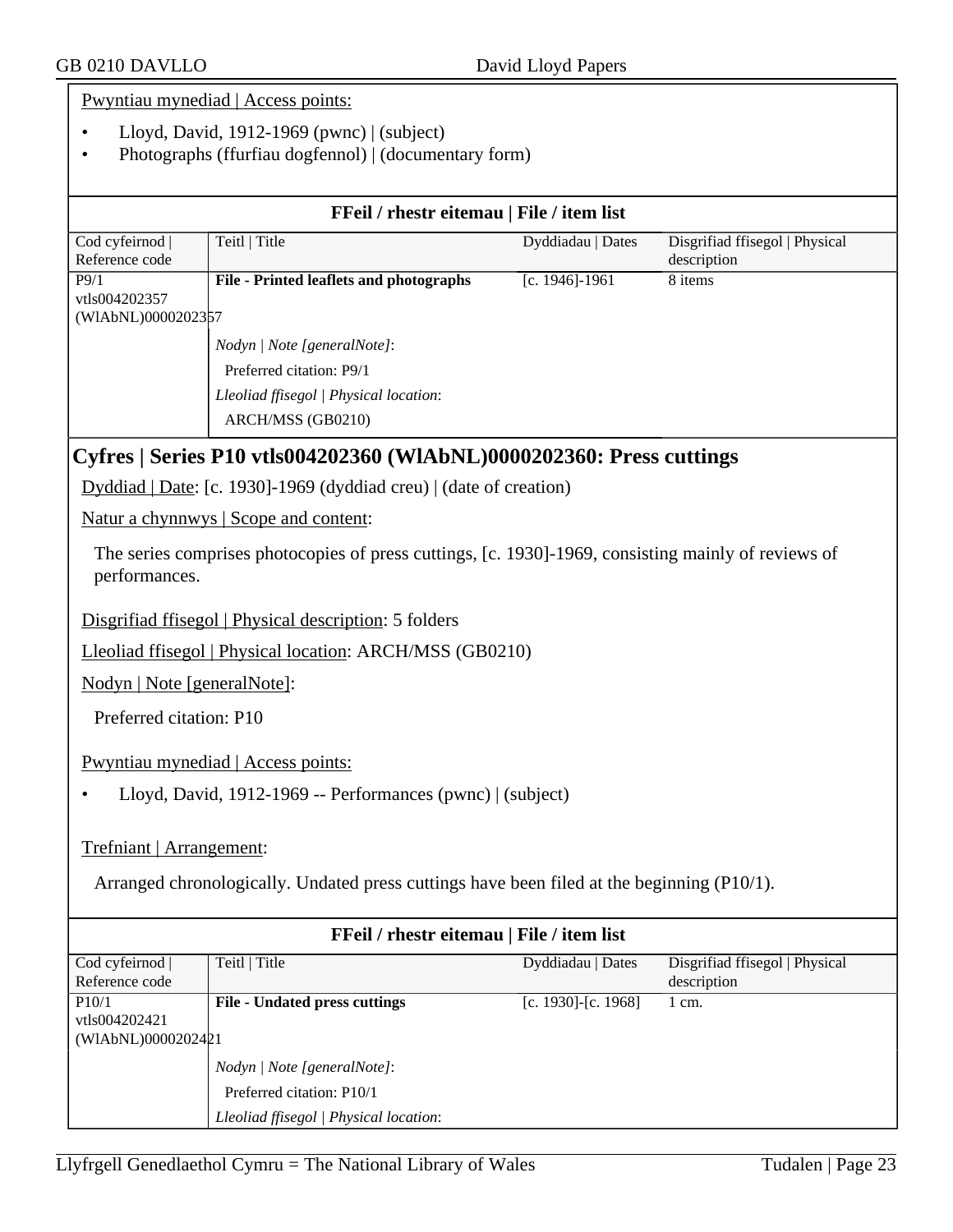|                                     | ARCH/MSS (GB0210)                                                                                                                                                                                                                   |           |                  |
|-------------------------------------|-------------------------------------------------------------------------------------------------------------------------------------------------------------------------------------------------------------------------------------|-----------|------------------|
| P10/2                               | <b>File - Press cuttings</b>                                                                                                                                                                                                        | 1931-1939 | 2 cm.            |
| vtls004202432                       |                                                                                                                                                                                                                                     |           |                  |
| (WIAbNL)0000202482                  |                                                                                                                                                                                                                                     |           |                  |
|                                     | Natur a chynnwys / Scope and content:                                                                                                                                                                                               |           |                  |
|                                     | The file consists of press cuttings, 1931-1939, relating mainly to David Lloyd whilst studying at<br>the Guildhall School of Music and Drama, 1933-1938, and reviews of his performances with the<br>Glyndebourne Opera, 1938-1939. |           |                  |
|                                     | Nodyn   Note [generalNote]:                                                                                                                                                                                                         |           |                  |
|                                     | Preferred citation: P10/2                                                                                                                                                                                                           |           |                  |
|                                     | Lleoliad ffisegol   Physical location:                                                                                                                                                                                              |           |                  |
|                                     | ARCH/MSS (GB0210)                                                                                                                                                                                                                   |           |                  |
| P10/3                               | <b>File - Press cuttings</b>                                                                                                                                                                                                        | 1940-1949 | $1 \text{ cm}$ . |
| vtls004202446<br>(WIAbNL)0000202446 |                                                                                                                                                                                                                                     |           |                  |
|                                     |                                                                                                                                                                                                                                     |           |                  |
|                                     | Natur a chynnwys / Scope and content:                                                                                                                                                                                               |           |                  |
|                                     | The file consists of press cuttings, 1940-1949, comprising mainly reviews of his performances at Sadler's<br>Wells, 1940.                                                                                                           |           |                  |
|                                     | Nodyn   Note [generalNote]:                                                                                                                                                                                                         |           |                  |
|                                     | Preferred citation: P10/3                                                                                                                                                                                                           |           |                  |
|                                     | Lleoliad ffisegol   Physical location:                                                                                                                                                                                              |           |                  |
|                                     | ARCH/MSS (GB0210)                                                                                                                                                                                                                   |           |                  |
| P10/4                               | <b>File - Press cuttings</b>                                                                                                                                                                                                        | 1950-1959 | $0.5$ cm.        |
| vtls004202452<br>(WIAbNL)0000202452 |                                                                                                                                                                                                                                     |           |                  |
|                                     | Natur a chynnwys / Scope and content:                                                                                                                                                                                               |           |                  |
|                                     | The file consists of a few press cuttings, 1950-1959, relating mainly to the period before David Lloyd's                                                                                                                            |           |                  |
|                                     | accident in 1954, and his role as adjudicator at Caernarfon National Eisteddfod in 1959.                                                                                                                                            |           |                  |
|                                     | Nodyn   Note [generalNote]:                                                                                                                                                                                                         |           |                  |
|                                     | Preferred citation: P10/4                                                                                                                                                                                                           |           |                  |
|                                     | Lleoliad ffisegol   Physical location:                                                                                                                                                                                              |           |                  |
|                                     | ARCH/MSS (GB0210)                                                                                                                                                                                                                   |           |                  |
| P10/5                               | <b>File - Press cuttings</b>                                                                                                                                                                                                        | 1960-1969 | 2.5 cm.          |
| vtls004202470<br>(WIAbNL)0000202470 |                                                                                                                                                                                                                                     |           |                  |
|                                     | Natur a chynnwys / Scope and content:                                                                                                                                                                                               |           |                  |
|                                     | The file consists of press cuttings, 1960-1969, relating mainly to David Lloyd's comeback in 1960.                                                                                                                                  |           |                  |
|                                     | Nodyn   Note [generalNote]:                                                                                                                                                                                                         |           |                  |
|                                     | A copy of a press release relating to David Lloyd's comeback in 1960.                                                                                                                                                               |           |                  |
|                                     | Nodyn   Note [generalNote]:                                                                                                                                                                                                         |           |                  |
|                                     | Preferred citation: P10/5                                                                                                                                                                                                           |           |                  |
|                                     | Lleoliad ffisegol   Physical location:                                                                                                                                                                                              |           |                  |
|                                     | ARCH/MSS (GB0210)                                                                                                                                                                                                                   |           |                  |
|                                     | Is-fonds   Subfonds R vtls004204199 (WIAbNL)0000204199: Repertoire                                                                                                                                                                  |           |                  |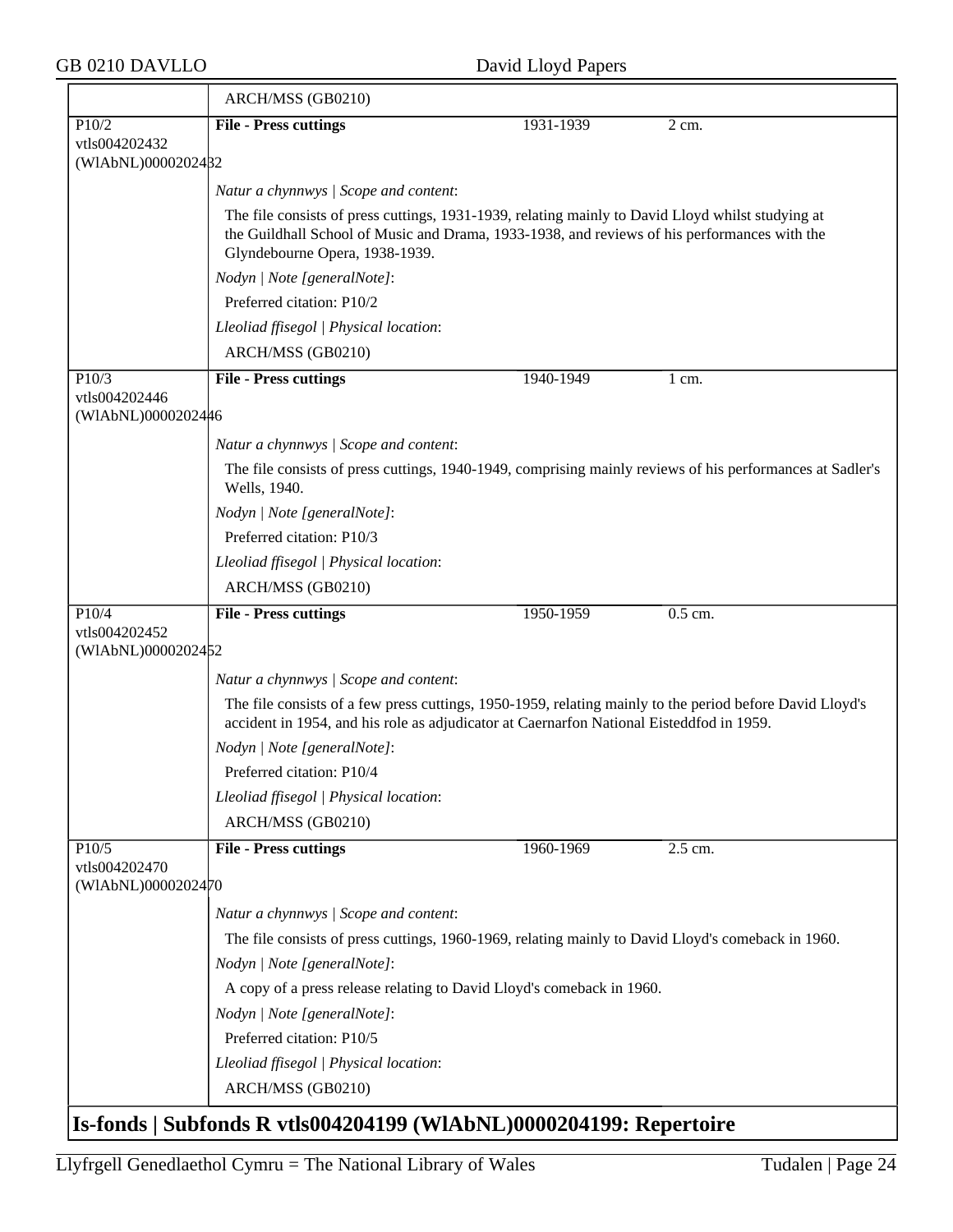Dyddiad | Date: 1893-[?1969] (accumulated [?1930]-[?1969]) (dyddiad creu) | (date of creation)

Natur a chynnwys | Scope and content:

The group comprises manuscript and published copies of songs and hymns, 1893-[?1969], which formed part of the repertoire of David Lloyd.

Disgrifiad ffisegol | Physical description: 2 boxes

Lleoliad ffisegol | Physical location: ARCH/MSS (GB0210)

Nodyn | Note [generalNote]:

Preferred citation: R

Pwyntiau mynediad | Access points:

- Songs, Welsh (ffurfiau dogfennol) | (documentary form)
- Songs, English (ffurfiau dogfennol) | (documentary form)
- Hymns, Welsh (pwnc) | (subject)

Trefniant | Arrangement:

Arranged alphabetically into four files: Welsh hymns and songs, [?1930]-[?1969]; songs in English, [? 1930]-[?1969]; printed songs, 1893-1961 and 'Hen rebel fel fi', 1947.

| FFeil / rhestr eitemau   File / item list |                                                                                                                                                                                                                                                                              |                       |                                |
|-------------------------------------------|------------------------------------------------------------------------------------------------------------------------------------------------------------------------------------------------------------------------------------------------------------------------------|-----------------------|--------------------------------|
| Cod cyfeirnod                             | Teitl   Title                                                                                                                                                                                                                                                                | Dyddiadau   Dates     | Disgrifiad ffisegol   Physical |
| Reference code                            |                                                                                                                                                                                                                                                                              |                       | description                    |
| R/1 vtls004204232                         | File - Welsh hymns and songs                                                                                                                                                                                                                                                 | $[?1930]$ - $[?1969]$ | 105 items                      |
| (WIAbNL)0000204282                        |                                                                                                                                                                                                                                                                              |                       |                                |
|                                           | Natur a chynnwys   Scope and content:                                                                                                                                                                                                                                        |                       |                                |
|                                           | The file comprises manuscript copies and annotated printed copies of hymns and songs, [?1930]-[?1969],<br>mostly in Welsh, including the hymn-tunes 'Lausanne' and 'Hyder' and the songs 'Arafa Don', 'Bugail<br>Aberdyfi', 'Y Dieithryn', 'Elen Fwyn' and 'Yr Hen Gerddor'. |                       |                                |
|                                           | Nodyn   Note [generalNote]:                                                                                                                                                                                                                                                  |                       |                                |
|                                           | Preferred citation: R/1                                                                                                                                                                                                                                                      |                       |                                |
|                                           | Lleoliad ffisegol   Physical location:                                                                                                                                                                                                                                       |                       |                                |
|                                           | ARCH/MSS (GB0210)                                                                                                                                                                                                                                                            |                       |                                |
| R/2 vtls004204235                         | <b>File - Songs in English</b>                                                                                                                                                                                                                                               | $[?1930]$ - $[?1969]$ | 53 items                       |
| (WIAbNL)0000204285                        |                                                                                                                                                                                                                                                                              |                       |                                |
|                                           | Natur a chynnwys / Scope and content:                                                                                                                                                                                                                                        |                       |                                |
|                                           | The file comprises mainly copies of songs in English, [?1930]-[?1969], including 'My Little Welsh<br>Home'.                                                                                                                                                                  |                       |                                |
|                                           | Nodyn   Note [generalNote]:                                                                                                                                                                                                                                                  |                       |                                |
|                                           | Preferred citation: R/2                                                                                                                                                                                                                                                      |                       |                                |
|                                           | Lleoliad ffisegol   Physical location:                                                                                                                                                                                                                                       |                       |                                |
|                                           | ARCH/MSS (GB0210)                                                                                                                                                                                                                                                            |                       |                                |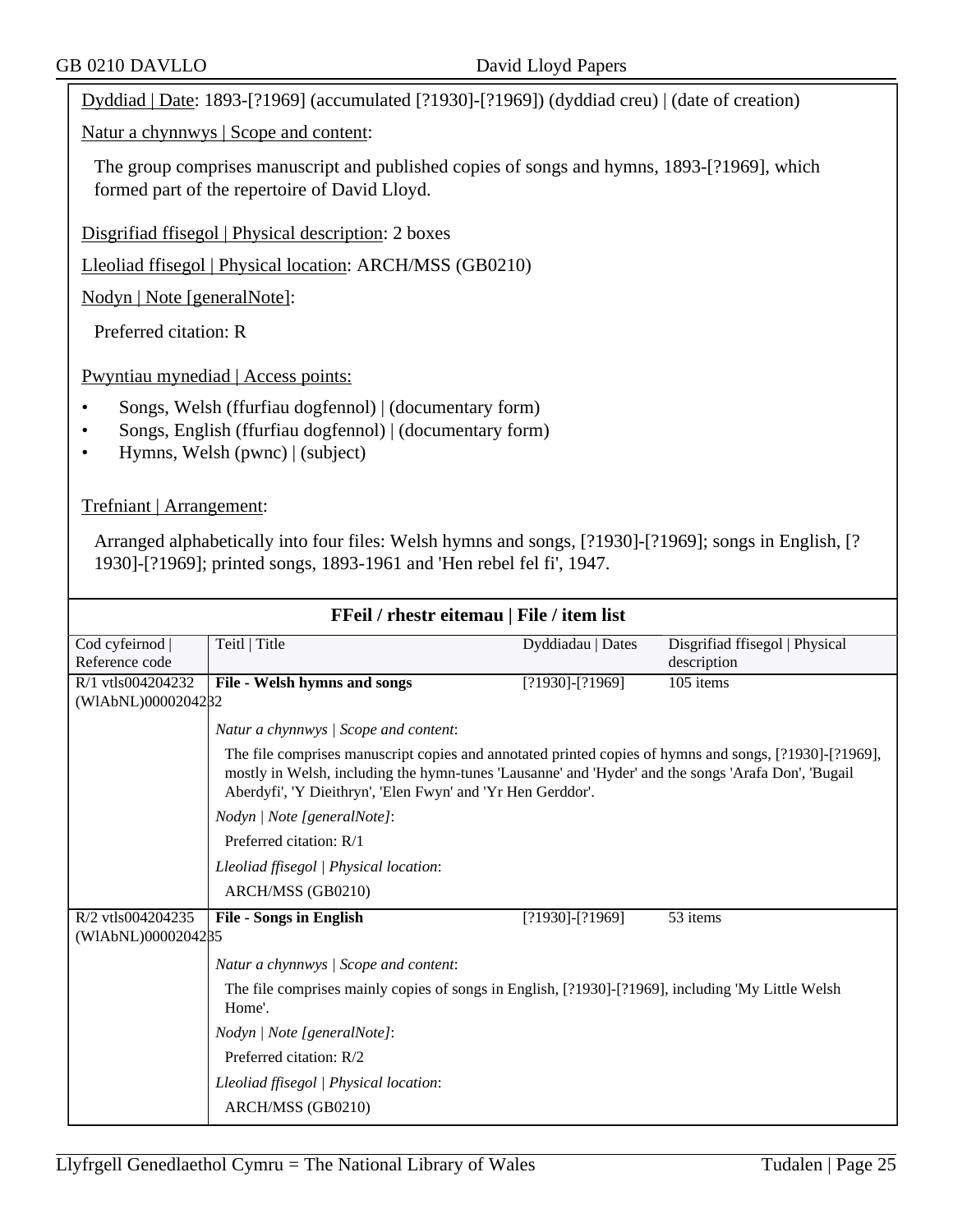| <b>GB 0210 DAVLLO</b>                                                                                                      |                                                                                                                                                                          | David Lloyd Papers                        |                                               |  |
|----------------------------------------------------------------------------------------------------------------------------|--------------------------------------------------------------------------------------------------------------------------------------------------------------------------|-------------------------------------------|-----------------------------------------------|--|
| R/3 vtls004204236<br>(WIAbNL)0000204286                                                                                    | <b>File - Printed songs</b>                                                                                                                                              | 1893-1961                                 | 124 items                                     |  |
|                                                                                                                            | Natur a chynnwys / Scope and content:                                                                                                                                    |                                           |                                               |  |
|                                                                                                                            | The file comprises printed songs, in Welsh and English, published 1893-1961, together with a manuscript<br>list of English songs, noting publishers and length of works. |                                           |                                               |  |
|                                                                                                                            | Nodyn   Note [generalNote]:                                                                                                                                              |                                           |                                               |  |
|                                                                                                                            | Preferred citation: R/3                                                                                                                                                  |                                           |                                               |  |
|                                                                                                                            | Lleoliad ffisegol   Physical location:                                                                                                                                   |                                           |                                               |  |
|                                                                                                                            | ARCH/MSS (GB0210)                                                                                                                                                        |                                           |                                               |  |
| R/4 vtls004204237<br>(WIAbNL)0000204287                                                                                    | File - 'Hen Rebel Fel Fi'                                                                                                                                                | 1947                                      | 1 item                                        |  |
|                                                                                                                            | Natur a chynnwys / Scope and content:                                                                                                                                    |                                           |                                               |  |
|                                                                                                                            | The file comprises a letter to David Lloyd from [Captain] John [Griffiths], the Post Office, Caergeiliog,                                                                |                                           |                                               |  |
|                                                                                                                            | 1947, enclosing copies of the music and words of the song Hen Rebel Fel Fi.                                                                                              |                                           |                                               |  |
|                                                                                                                            | Nodyn   Note [generalNote]:                                                                                                                                              |                                           |                                               |  |
|                                                                                                                            | Preferred citation: R/4                                                                                                                                                  |                                           |                                               |  |
|                                                                                                                            | Lleoliad ffisegol   Physical location:                                                                                                                                   |                                           |                                               |  |
|                                                                                                                            | ARCH/MSS (GB0210)                                                                                                                                                        |                                           |                                               |  |
|                                                                                                                            | Is-fonds   Subfonds B vtls004202784 (WIAbNL)0000202784: Tributes and biographies                                                                                         |                                           |                                               |  |
|                                                                                                                            | Dyddiad   Date: 1969-1997 (dyddiad creu)   (date of creation)                                                                                                            |                                           |                                               |  |
|                                                                                                                            | <u>Natur a chynnwys</u>   Scope and content:                                                                                                                             |                                           |                                               |  |
|                                                                                                                            | The group comprises obituaries, tributes and a biography, 1969-1997, relating to David Lloyd.                                                                            |                                           |                                               |  |
|                                                                                                                            | Disgrifiad ffisegol   Physical description: 2 folders, 1 envelope                                                                                                        |                                           |                                               |  |
|                                                                                                                            | Lleoliad ffisegol   Physical location: ARCH/MSS (GB0210)                                                                                                                 |                                           |                                               |  |
| Nodyn   Note [generalNote]:                                                                                                |                                                                                                                                                                          |                                           |                                               |  |
| Preferred citation: B                                                                                                      |                                                                                                                                                                          |                                           |                                               |  |
|                                                                                                                            | Pwyntiau mynediad   Access points:                                                                                                                                       |                                           |                                               |  |
| Lloyd, David, 1912-1969 (pwnc) $ $ (subject)<br>$\bullet$<br>Singers -- Wales -- Biography (pwnc)   (subject)<br>$\bullet$ |                                                                                                                                                                          |                                           |                                               |  |
| Trefniant   Arrangement:                                                                                                   |                                                                                                                                                                          |                                           |                                               |  |
| 1994].                                                                                                                     | Arranged chronologically into three files: obituaries, 1969; tributes, 1969-1997 and biographies, [?                                                                     |                                           |                                               |  |
|                                                                                                                            |                                                                                                                                                                          | FFeil / rhestr eitemau   File / item list |                                               |  |
| Cod cyfeirnod<br>Reference code                                                                                            | Teitl   Title                                                                                                                                                            | Dyddiadau   Dates                         | Disgrifiad ffisegol   Physical<br>description |  |
| B/1 vtls004202817<br>(WIAbNL)0000202817                                                                                    | <b>File - Obituaries</b>                                                                                                                                                 | 1969                                      | $1$ cm.                                       |  |